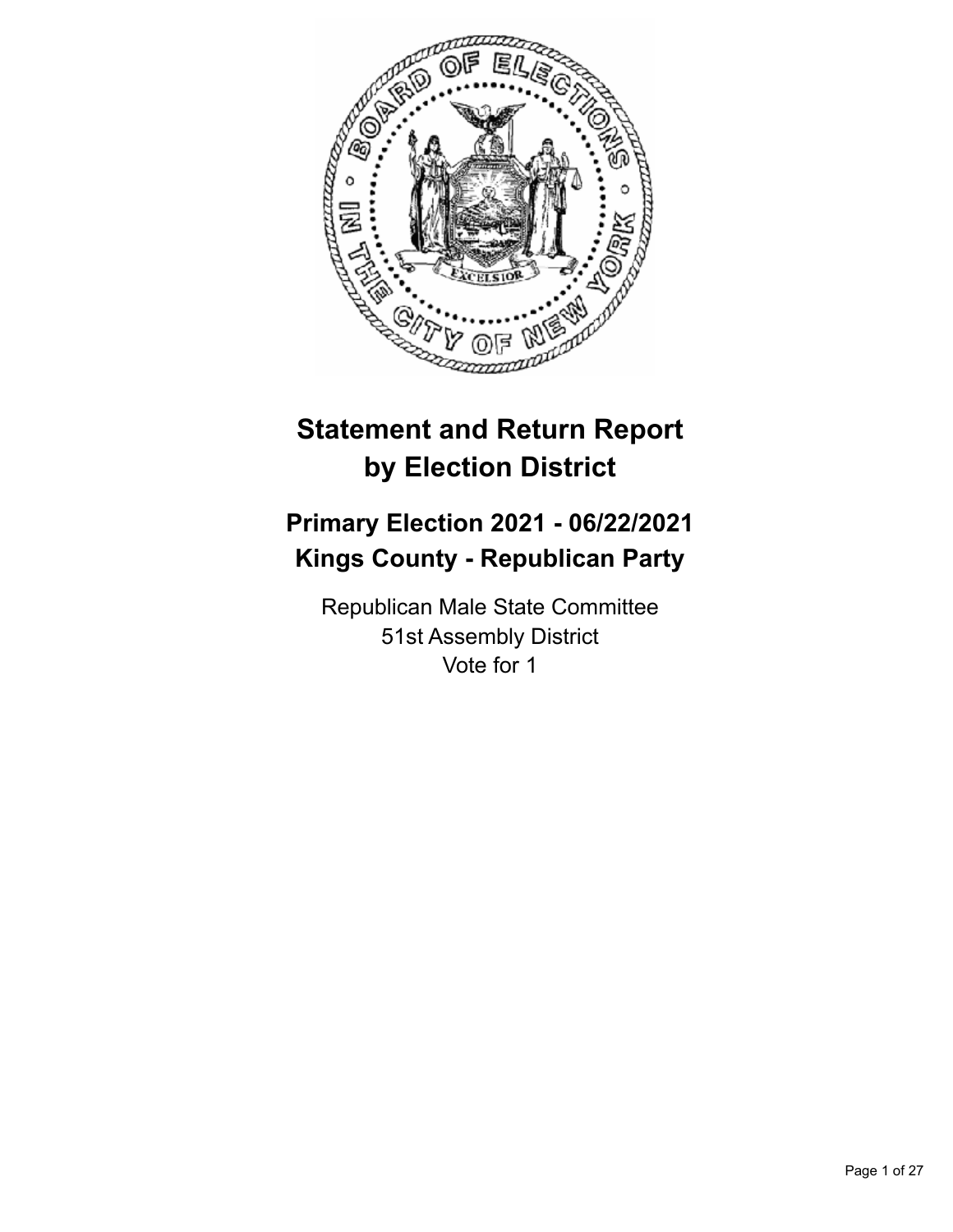

| PUBLIC COUNTER                                           |          |
|----------------------------------------------------------|----------|
| MANUALLY COUNTED EMERGENCY                               | 0        |
| ABSENTEE / MILITARY                                      | 0        |
| AFFIDAVIT                                                | $\Omega$ |
| Total Ballots                                            |          |
| Less - Inapplicable Federal/Special Presidential Ballots | 0        |
| <b>Total Applicable Ballots</b>                          |          |
| DAVID SEPIASHVILI                                        |          |
| AVERY N. PEREIRA                                         | 3        |
| <b>Total Votes</b>                                       | 4        |
| Unrecorded                                               | 3        |

# **002/51**

| PUBLIC COUNTER                                           | 6              |
|----------------------------------------------------------|----------------|
| <b>MANUALLY COUNTED EMERGENCY</b>                        | $\Omega$       |
| ABSENTEE / MILITARY                                      |                |
| <b>AFFIDAVIT</b>                                         | 0              |
| <b>Total Ballots</b>                                     | 7              |
| Less - Inapplicable Federal/Special Presidential Ballots | 0              |
| <b>Total Applicable Ballots</b>                          |                |
| <b>DAVID SEPIASHVILI</b>                                 | 4              |
| AVERY N. PEREIRA                                         | $\overline{2}$ |
| <b>Total Votes</b>                                       | 6              |
| Unrecorded                                               |                |
|                                                          |                |

| <b>PUBLIC COUNTER</b>                                    | 10             |
|----------------------------------------------------------|----------------|
| MANUALLY COUNTED EMERGENCY                               | 0              |
| ABSENTEE / MILITARY                                      | $\overline{2}$ |
| <b>AFFIDAVIT</b>                                         | $\Omega$       |
| <b>Total Ballots</b>                                     | 12             |
| Less - Inapplicable Federal/Special Presidential Ballots | 0              |
| <b>Total Applicable Ballots</b>                          | 12             |
| <b>DAVID SEPIASHVILI</b>                                 | 4              |
| AVERY N. PEREIRA                                         | 3              |
| <b>Total Votes</b>                                       | 7              |
| Unrecorded                                               | 5              |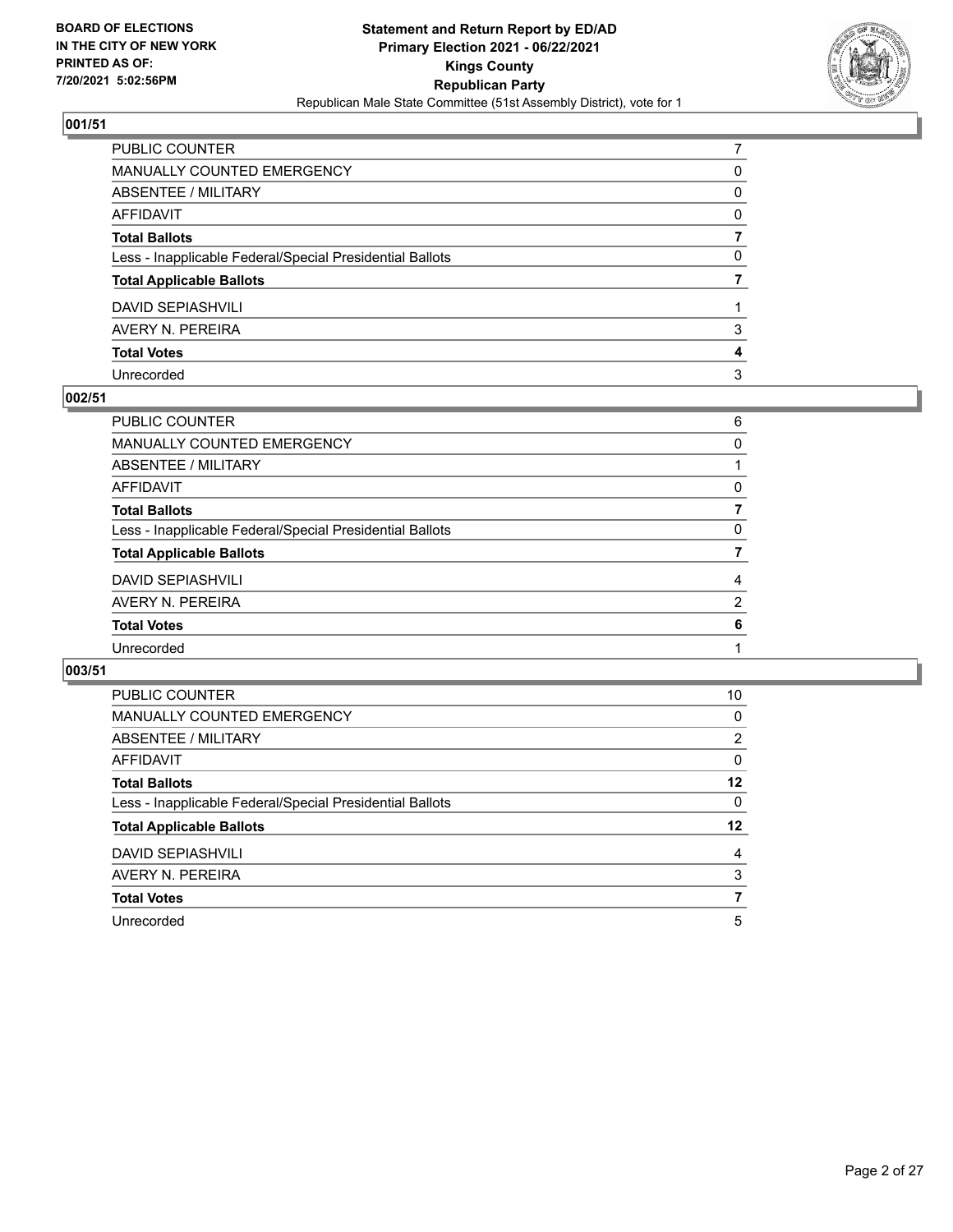

| <b>Total Votes</b>                                       | з |
|----------------------------------------------------------|---|
| AVERY N. PEREIRA                                         |   |
| DAVID SEPIASHVILI                                        | 2 |
| <b>Total Applicable Ballots</b>                          | 3 |
| Less - Inapplicable Federal/Special Presidential Ballots | 0 |
| <b>Total Ballots</b>                                     | 3 |
| AFFIDAVIT                                                | 0 |
| ABSENTEE / MILITARY                                      | 0 |
| MANUALLY COUNTED EMERGENCY                               | 0 |
| <b>PUBLIC COUNTER</b>                                    | 3 |

### **005/51**

| PUBLIC COUNTER                                           | 4              |
|----------------------------------------------------------|----------------|
| MANUALLY COUNTED EMERGENCY                               | 0              |
| ABSENTEE / MILITARY                                      | 0              |
| AFFIDAVIT                                                | 0              |
| <b>Total Ballots</b>                                     | 4              |
| Less - Inapplicable Federal/Special Presidential Ballots | $\Omega$       |
| <b>Total Applicable Ballots</b>                          | 4              |
| DAVID SEPIASHVILI                                        | 0              |
| AVERY N. PEREIRA                                         | $\overline{2}$ |
| <b>Total Votes</b>                                       | $\overline{2}$ |
| Unrecorded                                               | 2              |
|                                                          |                |

| <b>PUBLIC COUNTER</b>                                    |   |
|----------------------------------------------------------|---|
| MANUALLY COUNTED EMERGENCY                               | 0 |
| ABSENTEE / MILITARY                                      | 0 |
| <b>AFFIDAVIT</b>                                         | 0 |
| <b>Total Ballots</b>                                     |   |
| Less - Inapplicable Federal/Special Presidential Ballots | 0 |
| <b>Total Applicable Ballots</b>                          |   |
| <b>DAVID SEPIASHVILI</b>                                 | 6 |
| AVERY N. PEREIRA                                         | 0 |
| <b>Total Votes</b>                                       | 6 |
| Unrecorded                                               |   |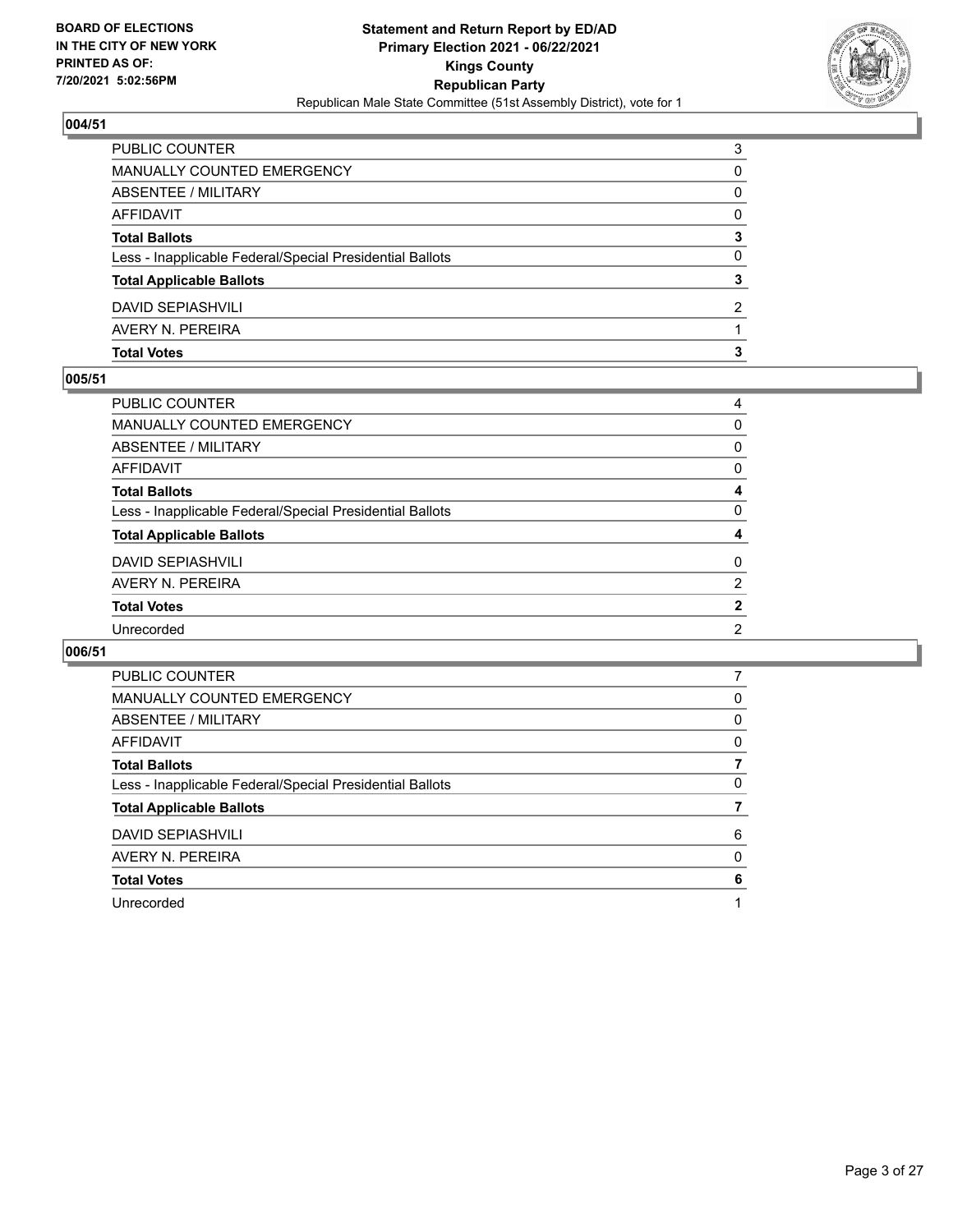

| PUBLIC COUNTER                                           | 6            |
|----------------------------------------------------------|--------------|
| MANUALLY COUNTED EMERGENCY                               | $\mathbf{0}$ |
| ABSENTEE / MILITARY                                      | 0            |
| AFFIDAVIT                                                | $\mathbf{0}$ |
| <b>Total Ballots</b>                                     | 6            |
| Less - Inapplicable Federal/Special Presidential Ballots | $\mathbf{0}$ |
| <b>Total Applicable Ballots</b>                          | 6            |
| DAVID SEPIASHVILI                                        | 2            |
| AVERY N. PEREIRA                                         | 3            |
| <b>Total Votes</b>                                       | 5            |
| Unrecorded                                               |              |

### **008/51**

| <b>Total Votes</b>                                       |          |
|----------------------------------------------------------|----------|
| AVERY N. PEREIRA                                         |          |
| <b>DAVID SEPIASHVILI</b>                                 | 0        |
| <b>Total Applicable Ballots</b>                          |          |
| Less - Inapplicable Federal/Special Presidential Ballots | $\Omega$ |
| <b>Total Ballots</b>                                     |          |
| AFFIDAVIT                                                | $\Omega$ |
| ABSENTEE / MILITARY                                      | 0        |
| MANUALLY COUNTED EMERGENCY                               | 0        |
| PUBLIC COUNTER                                           |          |

# **009/51**

| PUBLIC COUNTER                                           | 2        |
|----------------------------------------------------------|----------|
| MANUALLY COUNTED EMERGENCY                               | 0        |
| ABSENTEE / MILITARY                                      | $\Omega$ |
| AFFIDAVIT                                                | $\Omega$ |
| <b>Total Ballots</b>                                     | 2        |
| Less - Inapplicable Federal/Special Presidential Ballots | 0        |
| <b>Total Applicable Ballots</b>                          | 2        |
| DAVID SEPIASHVILI                                        |          |
| AVERY N. PEREIRA                                         |          |
| <b>Total Votes</b>                                       | 2        |

| <b>Total Votes</b>                                       |          |
|----------------------------------------------------------|----------|
| AVERY N. PEREIRA                                         |          |
| <b>DAVID SEPIASHVILI</b>                                 | O        |
| <b>Total Applicable Ballots</b>                          |          |
| Less - Inapplicable Federal/Special Presidential Ballots | 0        |
| <b>Total Ballots</b>                                     |          |
| AFFIDAVIT                                                | 0        |
| ABSENTEE / MILITARY                                      | $\Omega$ |
| <b>MANUALLY COUNTED EMERGENCY</b>                        | 0        |
| PUBLIC COUNTER                                           |          |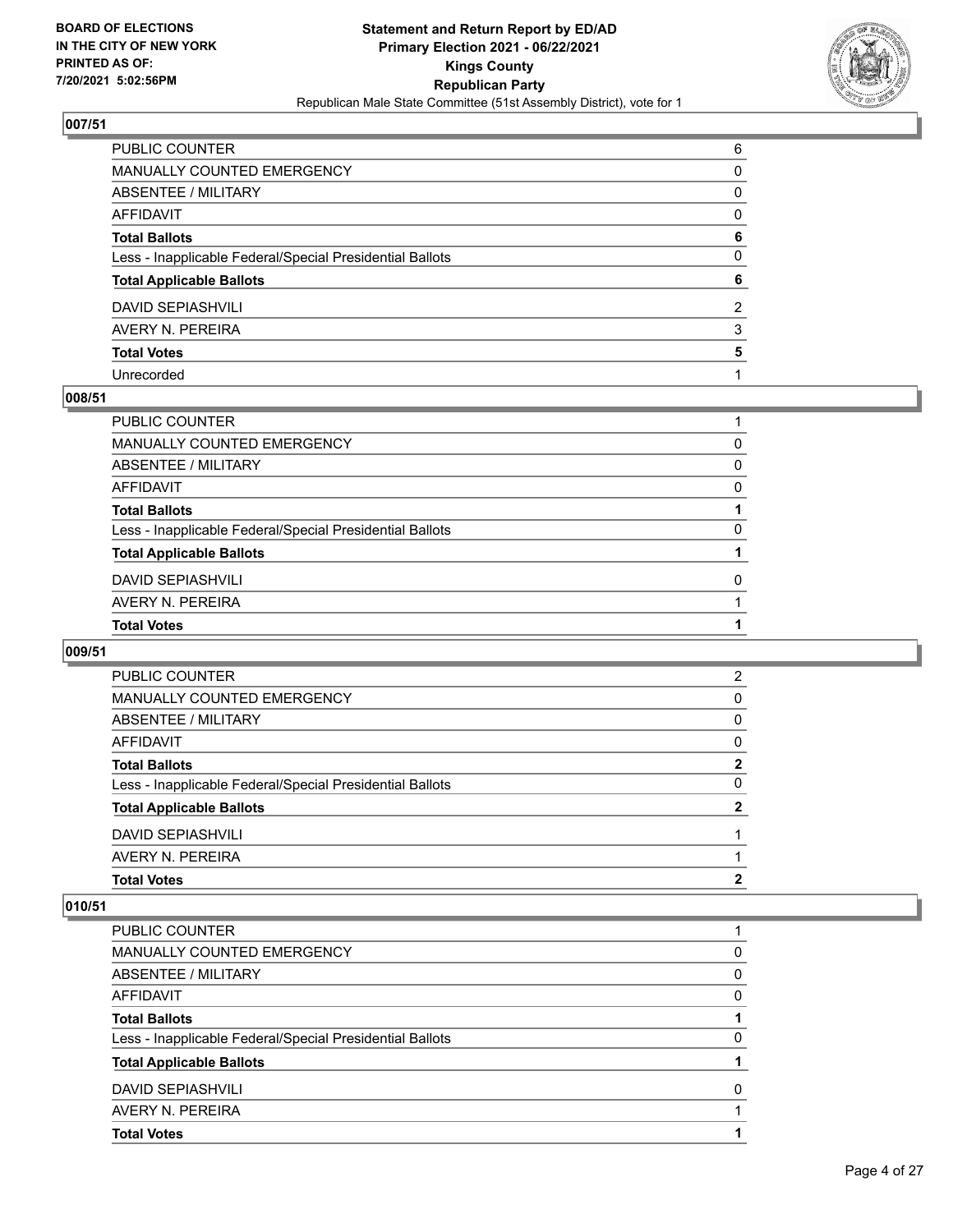

| PUBLIC COUNTER                                           | 11       |
|----------------------------------------------------------|----------|
| MANUALLY COUNTED EMERGENCY                               | 0        |
| ABSENTEE / MILITARY                                      | 0        |
| AFFIDAVIT                                                | $\Omega$ |
| <b>Total Ballots</b>                                     | 11       |
| Less - Inapplicable Federal/Special Presidential Ballots | $\Omega$ |
| <b>Total Applicable Ballots</b>                          | 11       |
| <b>DAVID SEPIASHVILI</b>                                 | 6        |
| AVERY N. PEREIRA                                         | 2        |
| <b>Total Votes</b>                                       | 8        |
| Unrecorded                                               | 3        |

### **012/51**

| PUBLIC COUNTER                                           | 4              |
|----------------------------------------------------------|----------------|
| MANUALLY COUNTED EMERGENCY                               | $\Omega$       |
| ABSENTEE / MILITARY                                      | $\overline{2}$ |
| <b>AFFIDAVIT</b>                                         | $\Omega$       |
| <b>Total Ballots</b>                                     | 6              |
| Less - Inapplicable Federal/Special Presidential Ballots | $\Omega$       |
| <b>Total Applicable Ballots</b>                          | 6              |
| <b>DAVID SEPIASHVILI</b>                                 | $\mathcal{P}$  |
| AVERY N. PEREIRA                                         | 4              |
| <b>Total Votes</b>                                       | 6              |
|                                                          |                |

| PUBLIC COUNTER                                           |          |
|----------------------------------------------------------|----------|
| MANUALLY COUNTED EMERGENCY                               | 0        |
| ABSENTEE / MILITARY                                      | $\Omega$ |
| AFFIDAVIT                                                | 0        |
| <b>Total Ballots</b>                                     |          |
| Less - Inapplicable Federal/Special Presidential Ballots | 0        |
| <b>Total Applicable Ballots</b>                          |          |
| DAVID SEPIASHVILL                                        | 0        |
| AVERY N. PEREIRA                                         |          |
| <b>Total Votes</b>                                       |          |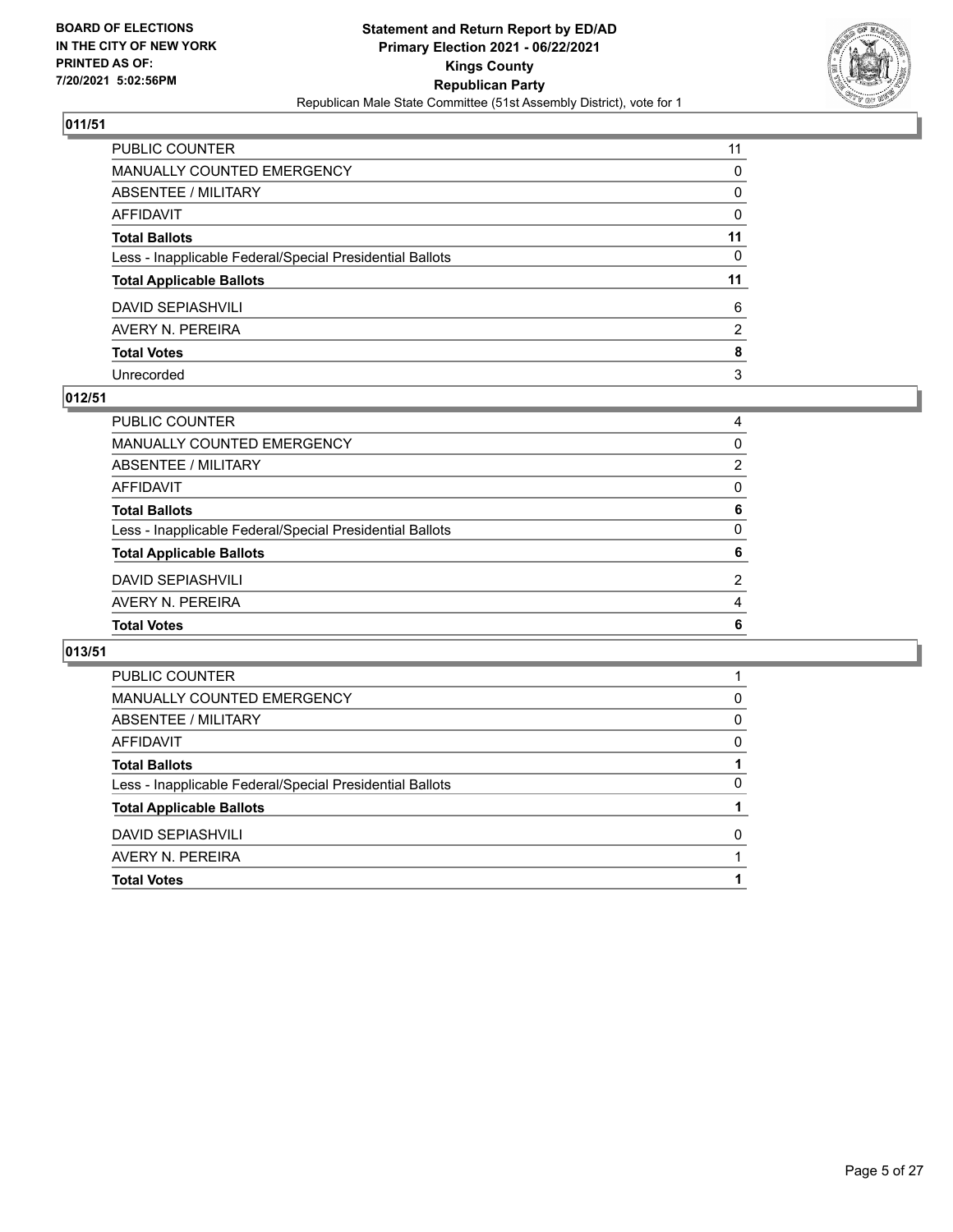

| PUBLIC COUNTER                                           | 13       |
|----------------------------------------------------------|----------|
| MANUALLY COUNTED EMERGENCY                               | 0        |
| ABSENTEE / MILITARY                                      |          |
| AFFIDAVIT                                                | 0        |
| <b>Total Ballots</b>                                     | 14       |
| Less - Inapplicable Federal/Special Presidential Ballots | $\Omega$ |
| <b>Total Applicable Ballots</b>                          | 14       |
| DAVID SEPIASHVILI                                        | 6        |
| AVERY N. PEREIRA                                         | 6        |
| UNATTRIBUTABLE WRITE-IN (WRITE-IN)                       |          |
| <b>Total Votes</b>                                       | 13       |
| Unrecorded                                               |          |

### **015/51**

| <b>PUBLIC COUNTER</b>                                    | 14 |
|----------------------------------------------------------|----|
| MANUALLY COUNTED EMERGENCY                               | 0  |
| ABSENTEE / MILITARY                                      | 0  |
| AFFIDAVIT                                                | 0  |
| <b>Total Ballots</b>                                     | 14 |
| Less - Inapplicable Federal/Special Presidential Ballots | 0  |
| <b>Total Applicable Ballots</b>                          | 14 |
| <b>DAVID SEPIASHVILI</b>                                 | 4  |
| AVERY N. PEREIRA                                         | 5  |
| <b>Total Votes</b>                                       | 9  |
| Unrecorded                                               | 5  |

| PUBLIC COUNTER                                           | 11       |
|----------------------------------------------------------|----------|
| MANUALLY COUNTED EMERGENCY                               | 0        |
| ABSENTEE / MILITARY                                      |          |
| AFFIDAVIT                                                | 0        |
| <b>Total Ballots</b>                                     | $12 \,$  |
| Less - Inapplicable Federal/Special Presidential Ballots | $\Omega$ |
| <b>Total Applicable Ballots</b>                          | 12       |
| <b>DAVID SEPIASHVILI</b>                                 | 5        |
| AVERY N. PEREIRA                                         | 3        |
| <b>Total Votes</b>                                       | 8        |
| Unrecorded                                               | 4        |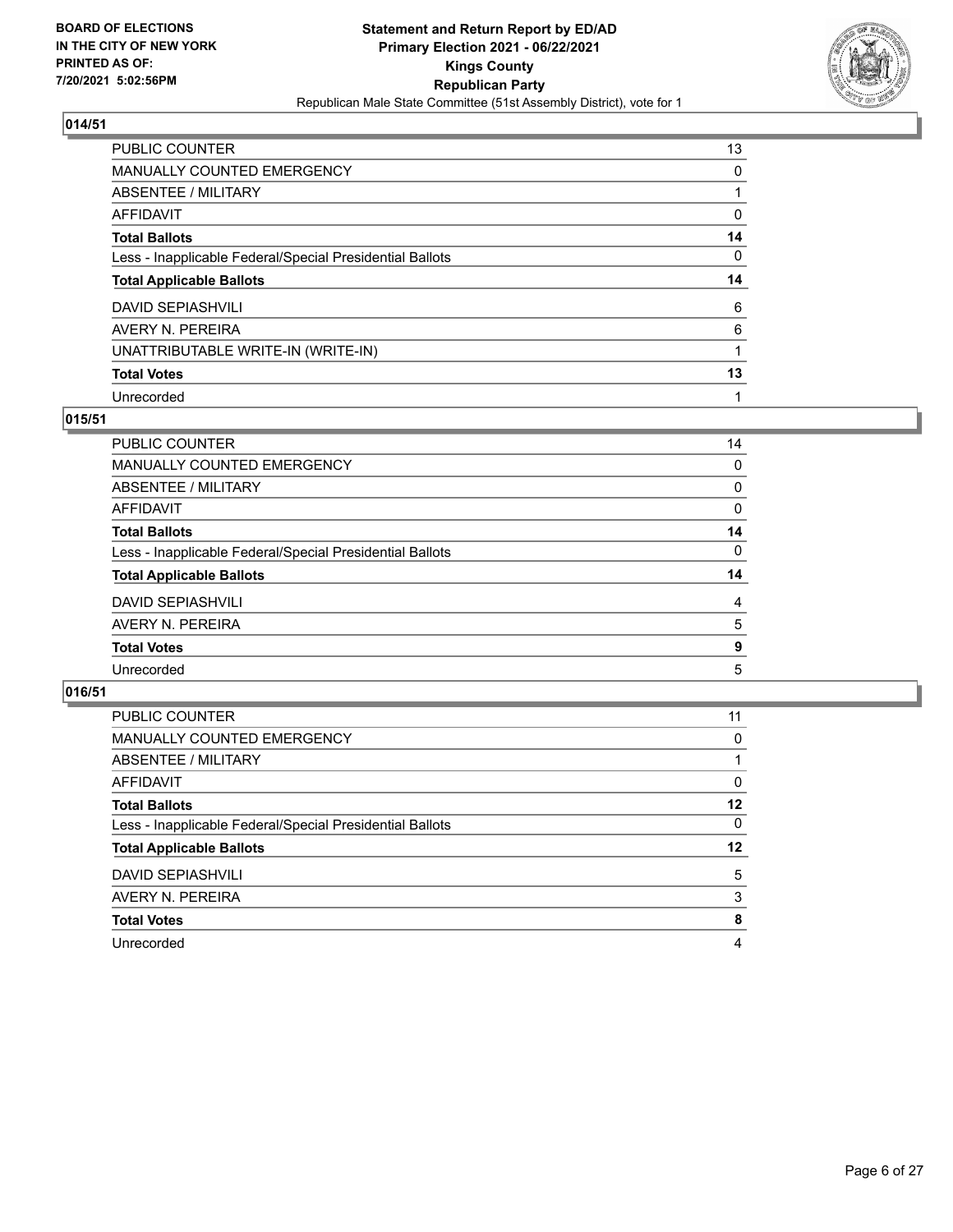

| PUBLIC COUNTER                                           | 4              |
|----------------------------------------------------------|----------------|
| MANUALLY COUNTED EMERGENCY                               | 0              |
| <b>ABSENTEE / MILITARY</b>                               | 0              |
| AFFIDAVIT                                                | $\mathbf{0}$   |
| Total Ballots                                            | 4              |
| Less - Inapplicable Federal/Special Presidential Ballots | $\mathbf{0}$   |
| <b>Total Applicable Ballots</b>                          | 4              |
| DAVID SEPIASHVILI                                        | $\mathbf{0}$   |
| AVERY N. PEREIRA                                         | 2              |
| <b>Total Votes</b>                                       | $\mathbf{2}$   |
| Unrecorded                                               | $\overline{2}$ |

### **018/51**

| PUBLIC COUNTER                                           | 0        |
|----------------------------------------------------------|----------|
| MANUALLY COUNTED EMERGENCY                               | 0        |
| <b>ABSENTEE / MILITARY</b>                               | $\Omega$ |
| AFFIDAVIT                                                | $\Omega$ |
| <b>Total Ballots</b>                                     | 0        |
| Less - Inapplicable Federal/Special Presidential Ballots | $\Omega$ |
| <b>Total Applicable Ballots</b>                          | 0        |
| <b>DAVID SEPIASHVILI</b>                                 | $\Omega$ |
| AVERY N. PEREIRA                                         | $\Omega$ |
| <b>Total Votes</b>                                       | 0        |
|                                                          |          |

| <b>PUBLIC COUNTER</b>                                    | $\overline{2}$ |
|----------------------------------------------------------|----------------|
| MANUALLY COUNTED EMERGENCY                               | 0              |
| ABSENTEE / MILITARY                                      | 0              |
| AFFIDAVIT                                                | 0              |
| <b>Total Ballots</b>                                     | $\mathbf{2}$   |
| Less - Inapplicable Federal/Special Presidential Ballots | 0              |
| <b>Total Applicable Ballots</b>                          | 2              |
| <b>DAVID SEPIASHVILI</b>                                 |                |
| AVERY N. PEREIRA                                         | 0              |
| <b>Total Votes</b>                                       |                |
| Unrecorded                                               |                |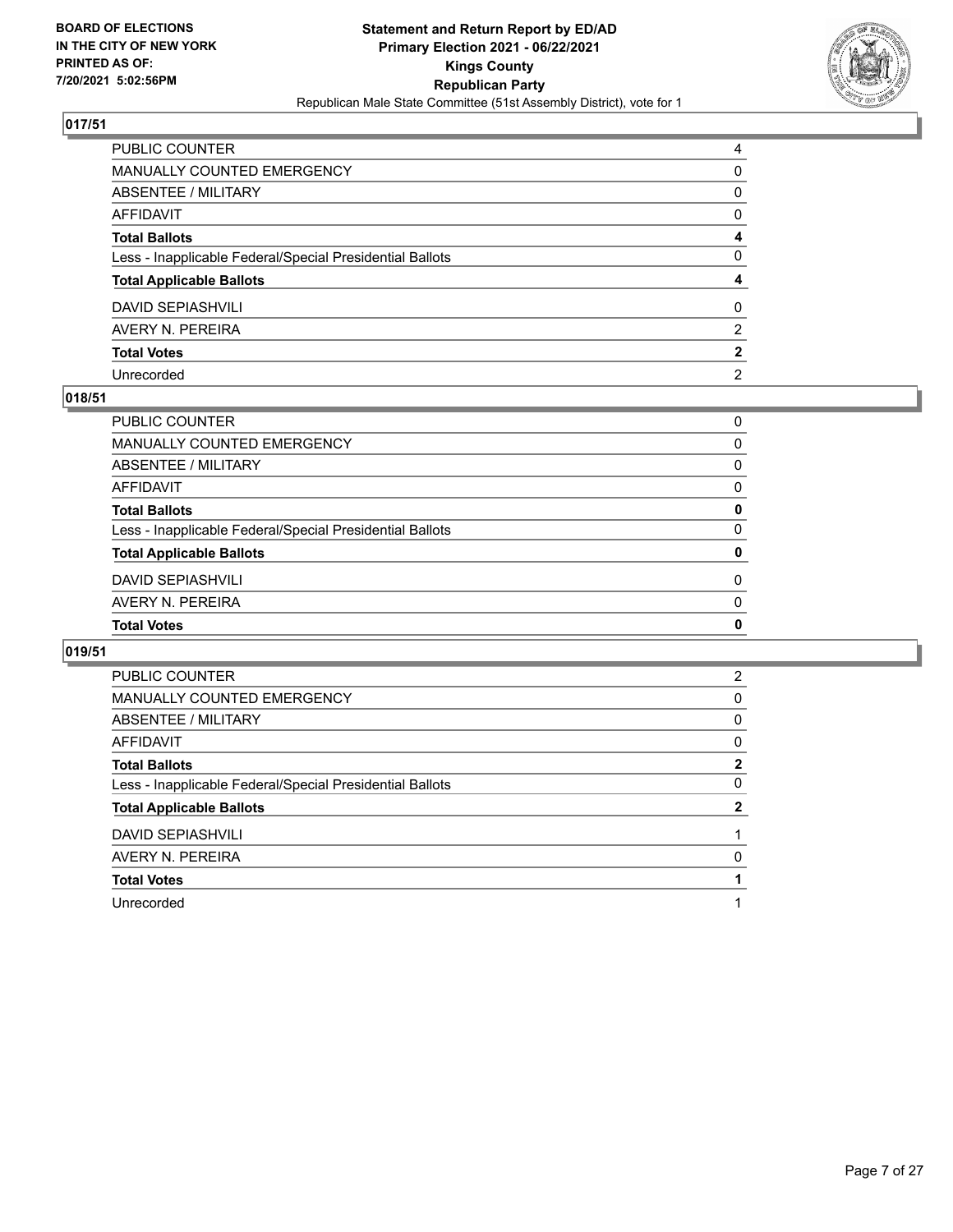

| <b>Total Votes</b>                                       | 6        |
|----------------------------------------------------------|----------|
| AVERY N. PEREIRA                                         | $\Omega$ |
| <b>DAVID SEPIASHVILI</b>                                 | 6        |
| <b>Total Applicable Ballots</b>                          | 6        |
| Less - Inapplicable Federal/Special Presidential Ballots | $\Omega$ |
| <b>Total Ballots</b>                                     | 6        |
| <b>AFFIDAVIT</b>                                         | 0        |
| <b>ABSENTEE / MILITARY</b>                               | 0        |
| MANUALLY COUNTED EMERGENCY                               | 0        |
| PUBLIC COUNTER                                           | 6        |

### **021/51**

| PUBLIC COUNTER                                           | $\Omega$     |
|----------------------------------------------------------|--------------|
| MANUALLY COUNTED EMERGENCY                               | 0            |
| ABSENTEE / MILITARY                                      | $\Omega$     |
| AFFIDAVIT                                                | $\Omega$     |
| Total Ballots                                            | 0            |
| Less - Inapplicable Federal/Special Presidential Ballots | $\mathbf{0}$ |
| <b>Total Applicable Ballots</b>                          | 0            |
| DAVID SEPIASHVILI                                        | $\Omega$     |
| AVERY N. PEREIRA                                         | $\mathbf{0}$ |
| <b>Total Votes</b>                                       | 0            |
|                                                          |              |

# **022/51**

| <b>Total Votes</b>                                       | 2 |
|----------------------------------------------------------|---|
| AVERY N. PEREIRA                                         | 2 |
| <b>DAVID SEPIASHVILI</b>                                 | 0 |
| <b>Total Applicable Ballots</b>                          | 2 |
| Less - Inapplicable Federal/Special Presidential Ballots | 0 |
| <b>Total Ballots</b>                                     | 2 |
| AFFIDAVIT                                                | 0 |
| ABSENTEE / MILITARY                                      | 0 |
| MANUALLY COUNTED EMERGENCY                               | 0 |
| <b>PUBLIC COUNTER</b>                                    | 2 |

| <b>Total Votes</b>                                       |   |
|----------------------------------------------------------|---|
| AVERY N. PEREIRA                                         |   |
| <b>DAVID SEPIASHVILI</b>                                 | 3 |
| <b>Total Applicable Ballots</b>                          |   |
| Less - Inapplicable Federal/Special Presidential Ballots | 0 |
| <b>Total Ballots</b>                                     |   |
| AFFIDAVIT                                                | 0 |
| ABSENTEE / MILITARY                                      | 0 |
| MANUALLY COUNTED EMERGENCY                               | 0 |
| <b>PUBLIC COUNTER</b>                                    | 4 |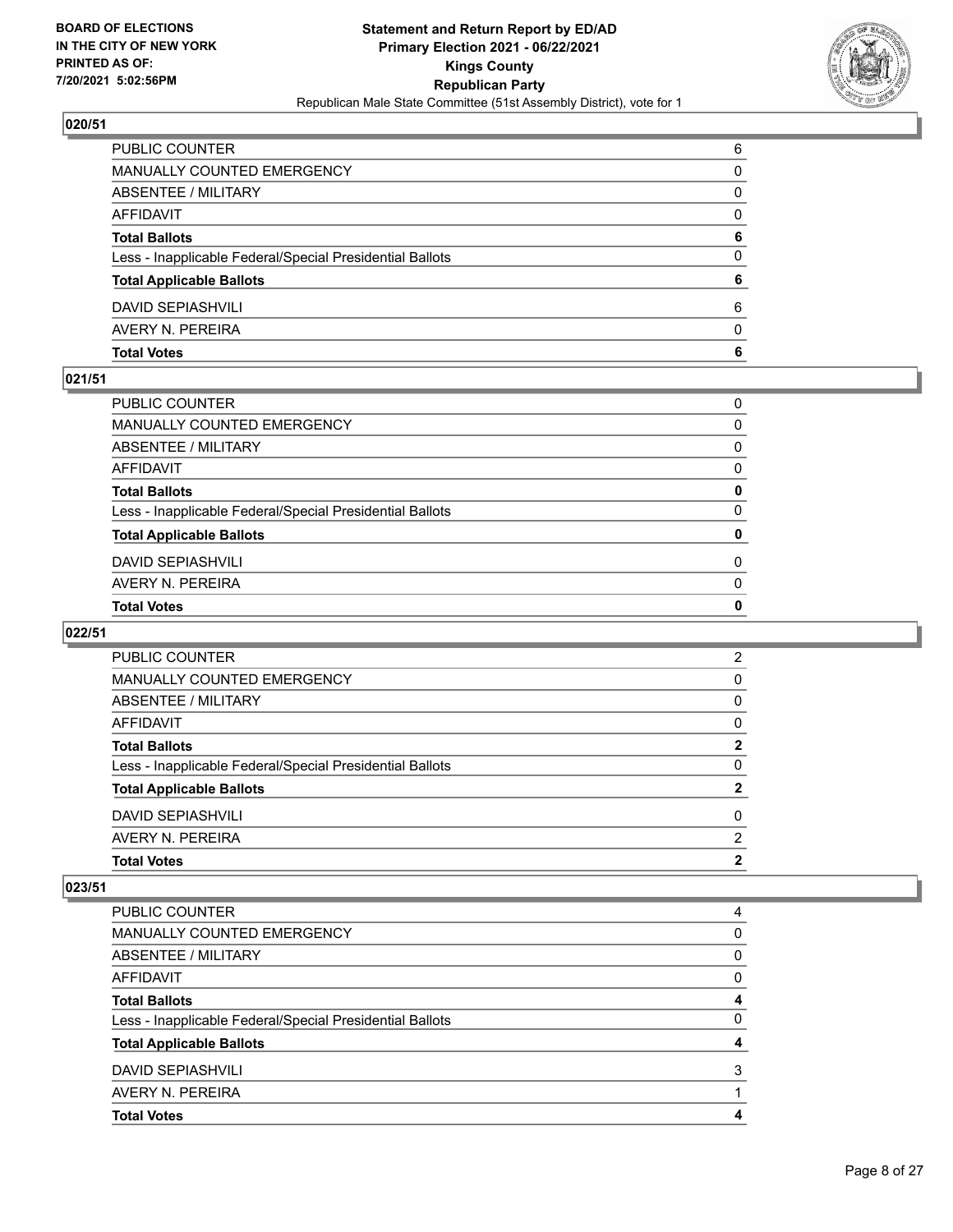

| PUBLIC COUNTER                                           | 47       |
|----------------------------------------------------------|----------|
| <b>MANUALLY COUNTED EMERGENCY</b>                        | 0        |
| ABSENTEE / MILITARY                                      | $\Omega$ |
| AFFIDAVIT                                                |          |
| <b>Total Ballots</b>                                     | 48       |
| Less - Inapplicable Federal/Special Presidential Ballots | 0        |
| <b>Total Applicable Ballots</b>                          | 48       |
| DAVID SEPIASHVILI                                        | 42       |
| AVERY N. PEREIRA                                         |          |
| <b>Total Votes</b>                                       | 43       |
| Unrecorded                                               | 5        |

# **025/51 COMBINED into: 030/51**

### **026/51**

| PUBLIC COUNTER                                           | 35       |
|----------------------------------------------------------|----------|
| <b>MANUALLY COUNTED EMERGENCY</b>                        | $\Omega$ |
| <b>ABSENTEE / MILITARY</b>                               | 0        |
| <b>AFFIDAVIT</b>                                         | $\Omega$ |
| <b>Total Ballots</b>                                     | 35       |
| Less - Inapplicable Federal/Special Presidential Ballots | $\Omega$ |
| <b>Total Applicable Ballots</b>                          | 35       |
| <b>DAVID SEPIASHVILI</b>                                 | 16       |
| AVERY N. PEREIRA                                         | 3        |
| <b>Total Votes</b>                                       | 19       |
| Unrecorded                                               | 16       |
|                                                          |          |

| <b>PUBLIC COUNTER</b>                                    | 3        |
|----------------------------------------------------------|----------|
| MANUALLY COUNTED EMERGENCY                               | 0        |
| ABSENTEE / MILITARY                                      | $\Omega$ |
| AFFIDAVIT                                                | 0        |
| <b>Total Ballots</b>                                     | 3        |
| Less - Inapplicable Federal/Special Presidential Ballots | 0        |
| <b>Total Applicable Ballots</b>                          | 3        |
| <b>DAVID SEPIASHVILI</b>                                 | 2        |
| AVERY N. PEREIRA                                         | 0        |
| <b>Total Votes</b>                                       | 2        |
| Unrecorded                                               |          |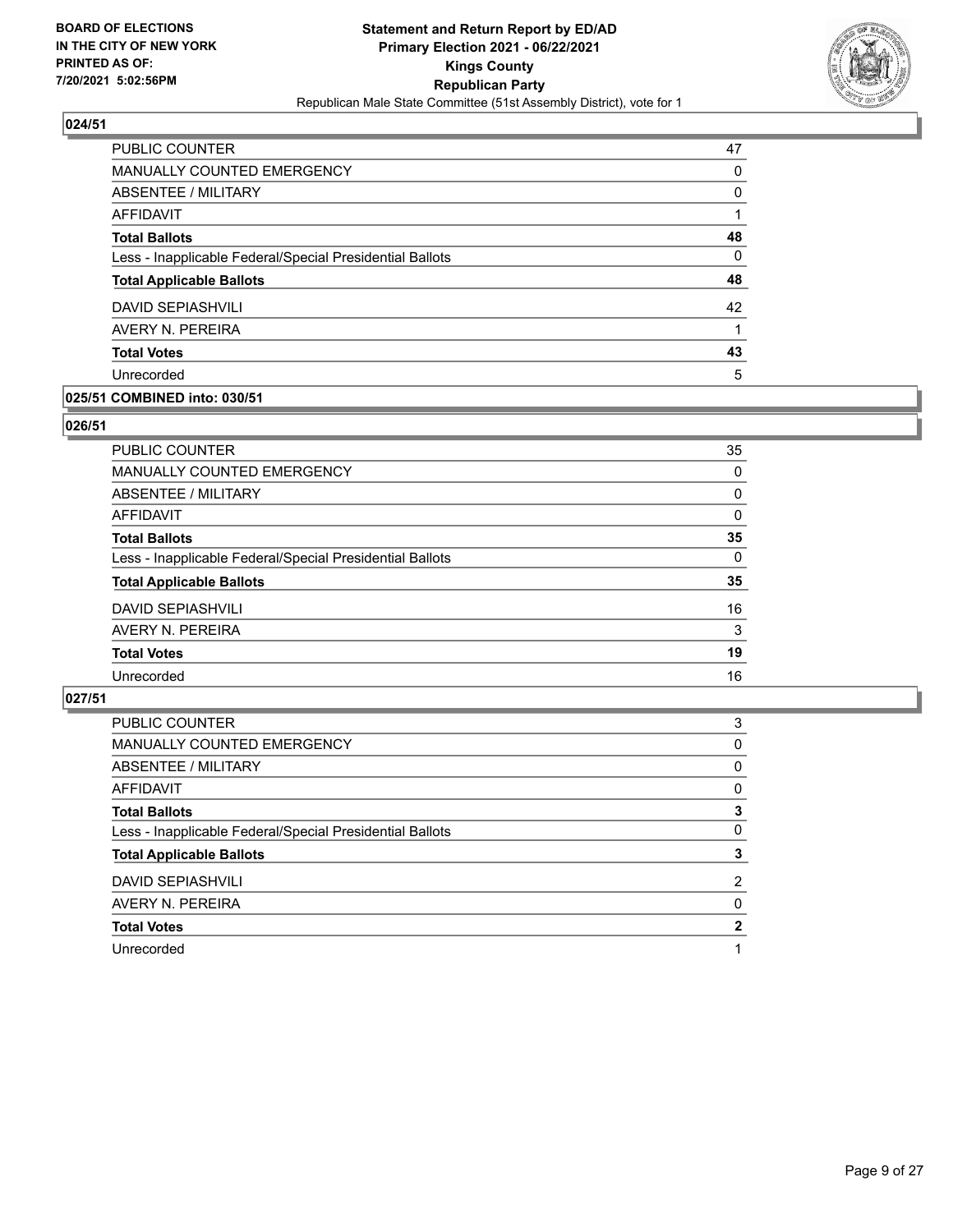

| PUBLIC COUNTER                                           | 5            |
|----------------------------------------------------------|--------------|
| MANUALLY COUNTED EMERGENCY                               | 0            |
| ABSENTEE / MILITARY                                      | $\Omega$     |
| AFFIDAVIT                                                | $\Omega$     |
| Total Ballots                                            | 5            |
| Less - Inapplicable Federal/Special Presidential Ballots | $\mathbf{0}$ |
| <b>Total Applicable Ballots</b>                          | 5            |
| DAVID SEPIASHVILI                                        | 3            |
| AVERY N. PEREIRA                                         |              |
| <b>Total Votes</b>                                       | 4            |
| Unrecorded                                               |              |

### **029/51**

| PUBLIC COUNTER                                           | 8        |
|----------------------------------------------------------|----------|
| <b>MANUALLY COUNTED EMERGENCY</b>                        | $\Omega$ |
| <b>ABSENTEE / MILITARY</b>                               | 0        |
| <b>AFFIDAVIT</b>                                         | $\Omega$ |
| <b>Total Ballots</b>                                     | 8        |
| Less - Inapplicable Federal/Special Presidential Ballots | $\Omega$ |
| <b>Total Applicable Ballots</b>                          | 8        |
| <b>DAVID SEPIASHVILI</b>                                 | 6        |
| AVERY N. PEREIRA                                         | $\Omega$ |
| <b>Total Votes</b>                                       | 6        |
| Unrecorded                                               | 2        |
|                                                          |          |

| <b>PUBLIC COUNTER</b>                                    |   |
|----------------------------------------------------------|---|
| <b>MANUALLY COUNTED EMERGENCY</b>                        | 0 |
| ABSENTEE / MILITARY                                      | 0 |
| AFFIDAVIT                                                | 0 |
| <b>Total Ballots</b>                                     |   |
| Less - Inapplicable Federal/Special Presidential Ballots | 0 |
| <b>Total Applicable Ballots</b>                          |   |
| <b>DAVID SEPIASHVILI</b>                                 | 3 |
| AVERY N. PEREIRA                                         | 2 |
| <b>Total Votes</b>                                       | 5 |
| Unrecorded                                               | 2 |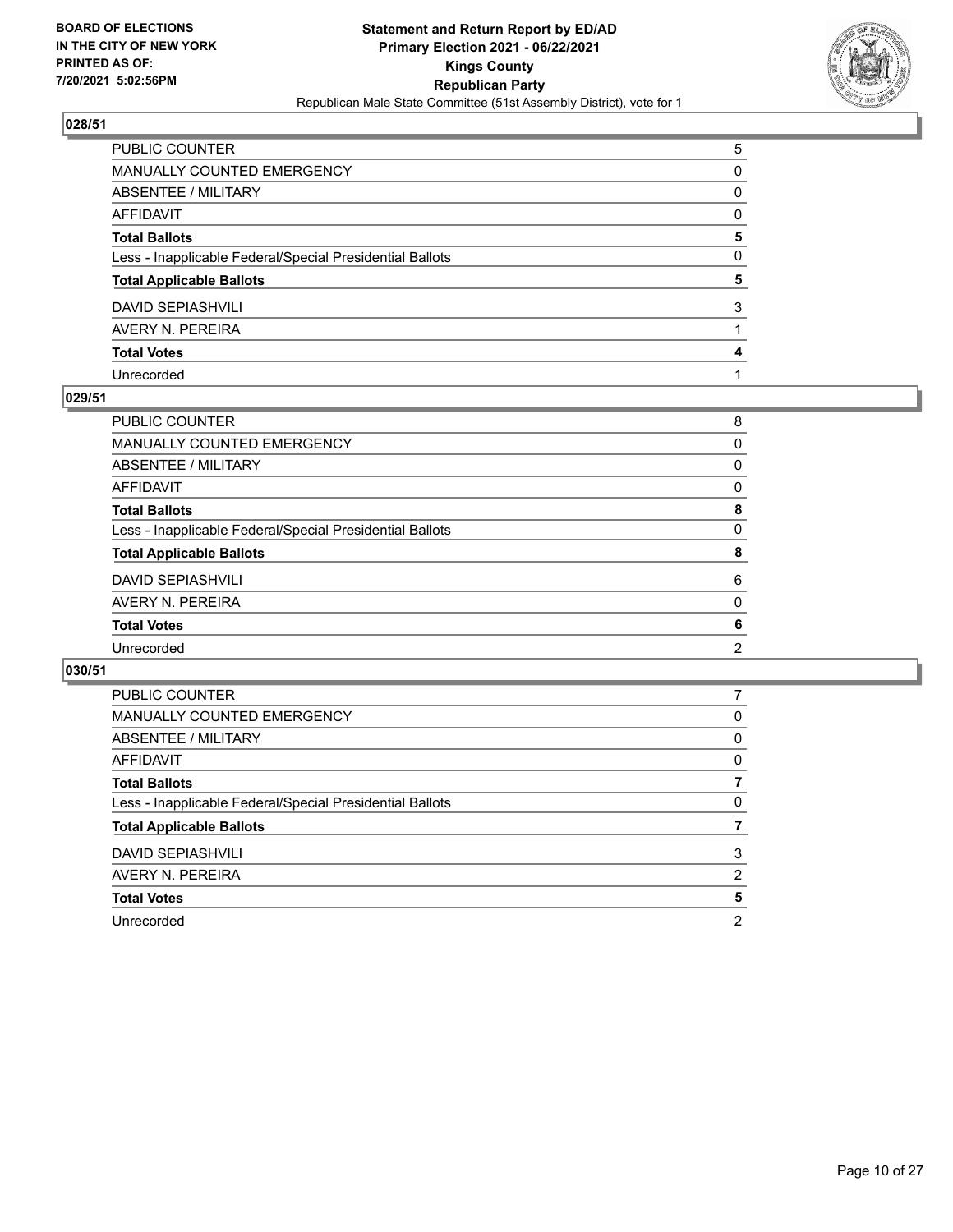

| <b>Total Votes</b>                                       | 6 |
|----------------------------------------------------------|---|
| AVERY N. PEREIRA                                         | 3 |
| <b>DAVID SEPIASHVILI</b>                                 | 3 |
| <b>Total Applicable Ballots</b>                          | 6 |
| Less - Inapplicable Federal/Special Presidential Ballots | 0 |
| <b>Total Ballots</b>                                     | 6 |
| AFFIDAVIT                                                | 0 |
| <b>ABSENTEE / MILITARY</b>                               |   |
| MANUALLY COUNTED EMERGENCY                               | 0 |
| PUBLIC COUNTER                                           | 5 |

### **032/51**

| PUBLIC COUNTER                                           | 3 |
|----------------------------------------------------------|---|
| MANUALLY COUNTED EMERGENCY                               | 0 |
| ABSENTEE / MILITARY                                      | 0 |
| AFFIDAVIT                                                | 0 |
| <b>Total Ballots</b>                                     | 3 |
| Less - Inapplicable Federal/Special Presidential Ballots | 0 |
| <b>Total Applicable Ballots</b>                          | 3 |
| DAVID SEPIASHVILI                                        | 0 |
| AVERY N. PEREIRA                                         |   |
| <b>Total Votes</b>                                       |   |
| Unrecorded                                               | 2 |
|                                                          |   |

| <b>PUBLIC COUNTER</b>                                    | 5        |
|----------------------------------------------------------|----------|
| <b>MANUALLY COUNTED EMERGENCY</b>                        | 0        |
| ABSENTEE / MILITARY                                      | $\Omega$ |
| AFFIDAVIT                                                | 0        |
| <b>Total Ballots</b>                                     | 5        |
| Less - Inapplicable Federal/Special Presidential Ballots | 0        |
| <b>Total Applicable Ballots</b>                          | 5        |
| <b>DAVID SEPIASHVILI</b>                                 | 2        |
| AVERY N. PEREIRA                                         | 2        |
| <b>Total Votes</b>                                       | 4        |
| Unrecorded                                               |          |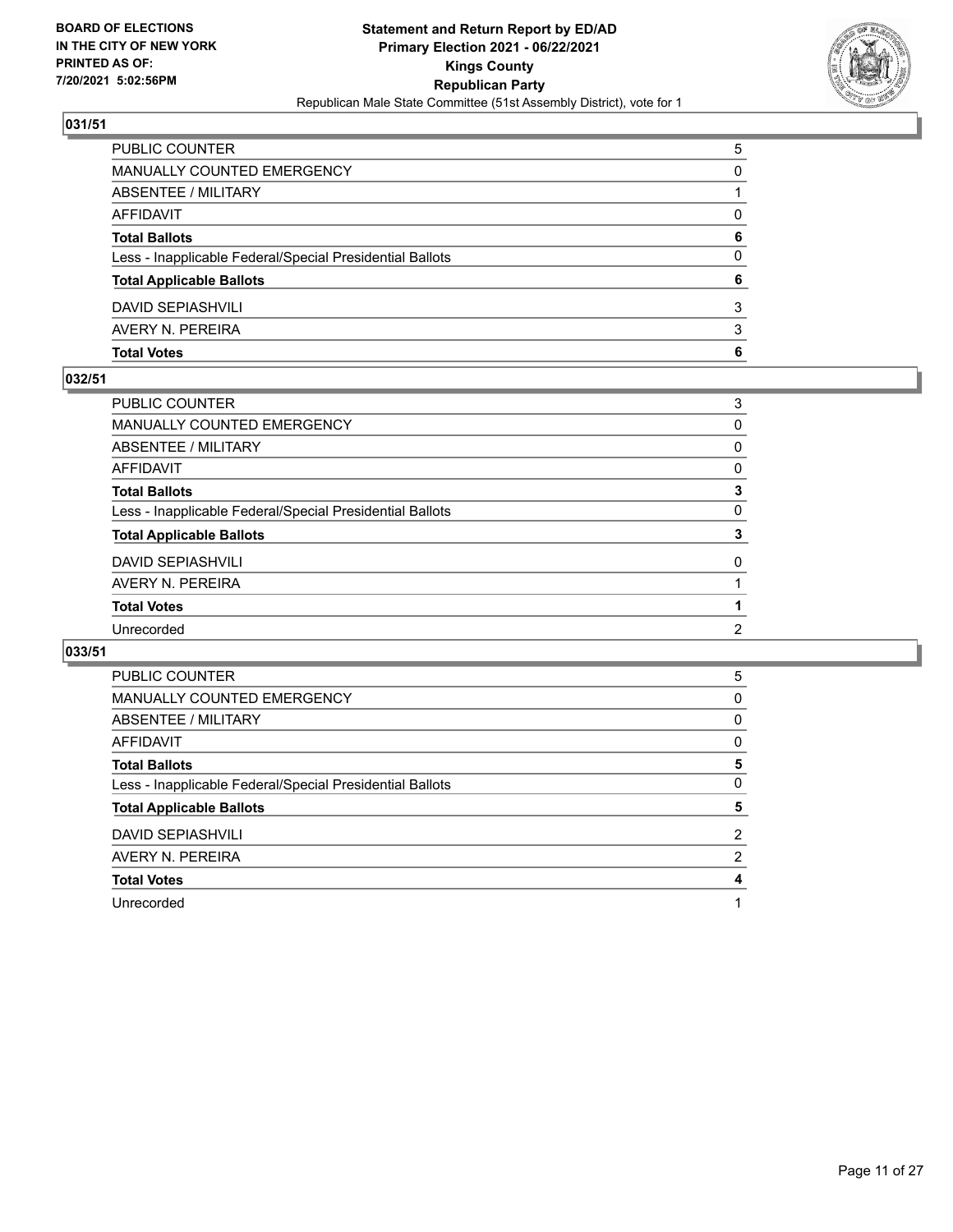

| <b>Total Votes</b>                                       |   |
|----------------------------------------------------------|---|
| AVERY N. PEREIRA                                         |   |
| DAVID SEPIASHVILI                                        | 2 |
| <b>Total Applicable Ballots</b>                          | 3 |
| Less - Inapplicable Federal/Special Presidential Ballots | 0 |
| <b>Total Ballots</b>                                     | 3 |
| AFFIDAVIT                                                | 0 |
| ABSENTEE / MILITARY                                      | 0 |
| <b>MANUALLY COUNTED EMERGENCY</b>                        | 0 |
| <b>PUBLIC COUNTER</b>                                    | 3 |

### **035/51**

| PUBLIC COUNTER                                           | 4        |
|----------------------------------------------------------|----------|
| <b>MANUALLY COUNTED EMERGENCY</b>                        | $\Omega$ |
| ABSENTEE / MILITARY                                      |          |
| AFFIDAVIT                                                | 0        |
| <b>Total Ballots</b>                                     | 5        |
| Less - Inapplicable Federal/Special Presidential Ballots | $\Omega$ |
| <b>Total Applicable Ballots</b>                          | 5        |
| <b>DAVID SEPIASHVILI</b>                                 |          |
| AVERY N. PEREIRA                                         | 3        |
| <b>Total Votes</b>                                       | 4        |
| Unrecorded                                               |          |
|                                                          |          |

| <b>PUBLIC COUNTER</b>                                    |   |
|----------------------------------------------------------|---|
| MANUALLY COUNTED EMERGENCY                               | 0 |
| ABSENTEE / MILITARY                                      | 0 |
| AFFIDAVIT                                                | 0 |
| <b>Total Ballots</b>                                     |   |
| Less - Inapplicable Federal/Special Presidential Ballots | 0 |
| <b>Total Applicable Ballots</b>                          |   |
| <b>DAVID SEPIASHVILI</b>                                 | 0 |
| AVERY N. PEREIRA                                         | 0 |
| <b>Total Votes</b>                                       | 0 |
| Unrecorded                                               |   |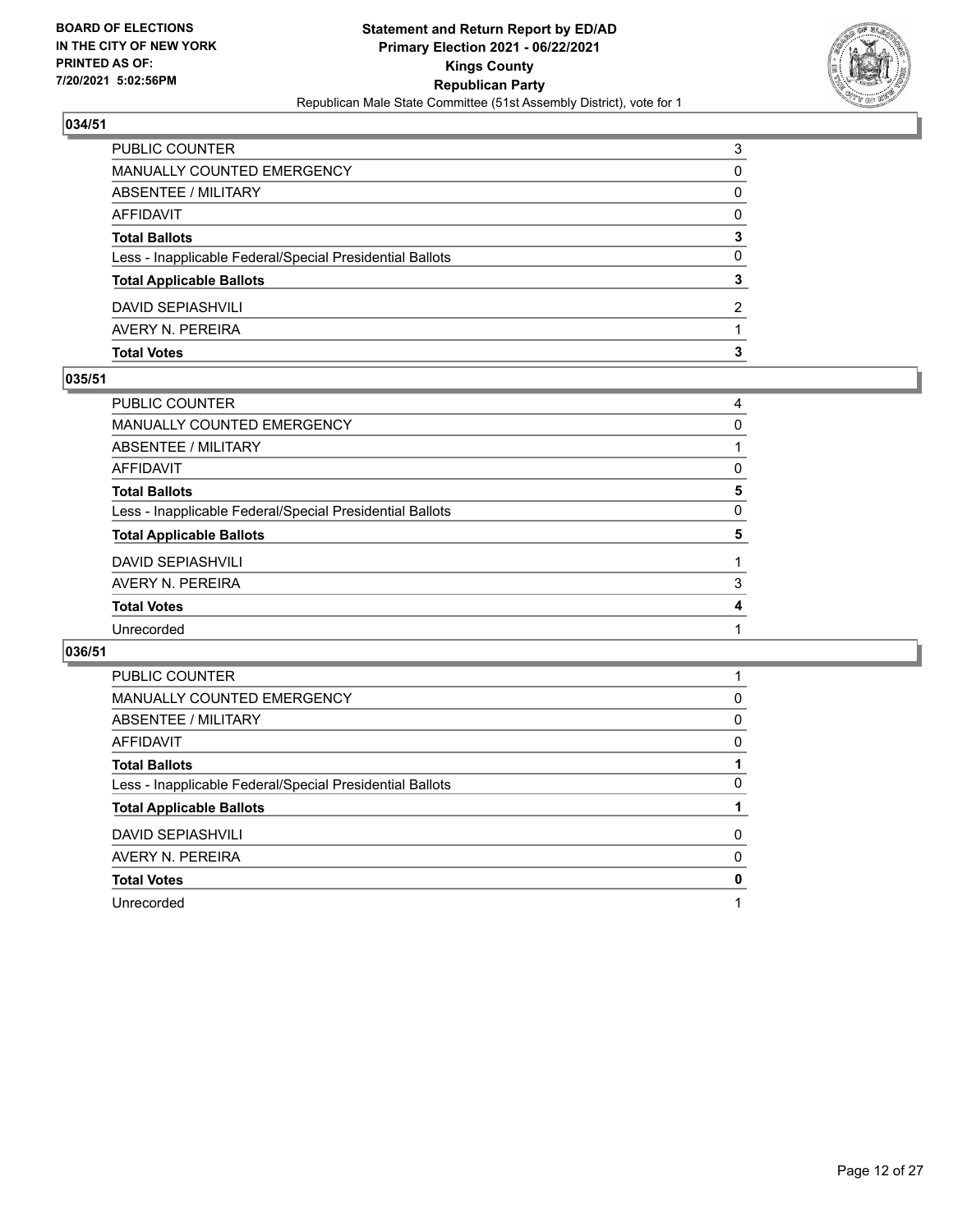

| PUBLIC COUNTER                                           | 3            |
|----------------------------------------------------------|--------------|
| MANUALLY COUNTED EMERGENCY                               | $\Omega$     |
| ABSENTEE / MILITARY                                      | 0            |
| AFFIDAVIT                                                | $\mathbf{0}$ |
| Total Ballots                                            | 3            |
| Less - Inapplicable Federal/Special Presidential Ballots | $\mathbf{0}$ |
| <b>Total Applicable Ballots</b>                          | 3            |
| DAVID SEPIASHVILI                                        | 2            |
| AVERY N. PEREIRA                                         | $\mathbf{0}$ |
| <b>Total Votes</b>                                       | 2            |
| Unrecorded                                               |              |

### **038/51**

| PUBLIC COUNTER                                           | 3             |
|----------------------------------------------------------|---------------|
| MANUALLY COUNTED EMERGENCY                               | 0             |
| ABSENTEE / MILITARY                                      |               |
| AFFIDAVIT                                                | 0             |
| <b>Total Ballots</b>                                     | 4             |
| Less - Inapplicable Federal/Special Presidential Ballots | $\Omega$      |
| <b>Total Applicable Ballots</b>                          | 4             |
| <b>DAVID SEPIASHVILI</b>                                 | $\mathcal{P}$ |
| AVERY N. PEREIRA                                         | $\mathcal{P}$ |
| <b>Total Votes</b>                                       | 4             |
|                                                          |               |

| PUBLIC COUNTER                                           | 3 |
|----------------------------------------------------------|---|
| MANUALLY COUNTED EMERGENCY                               | 0 |
| ABSENTEE / MILITARY                                      | 0 |
| AFFIDAVIT                                                | 0 |
| <b>Total Ballots</b>                                     | 3 |
| Less - Inapplicable Federal/Special Presidential Ballots | 0 |
| <b>Total Applicable Ballots</b>                          | 3 |
| <b>DAVID SEPIASHVILI</b>                                 | 0 |
| AVERY N. PEREIRA                                         | 3 |
| <b>Total Votes</b>                                       | 3 |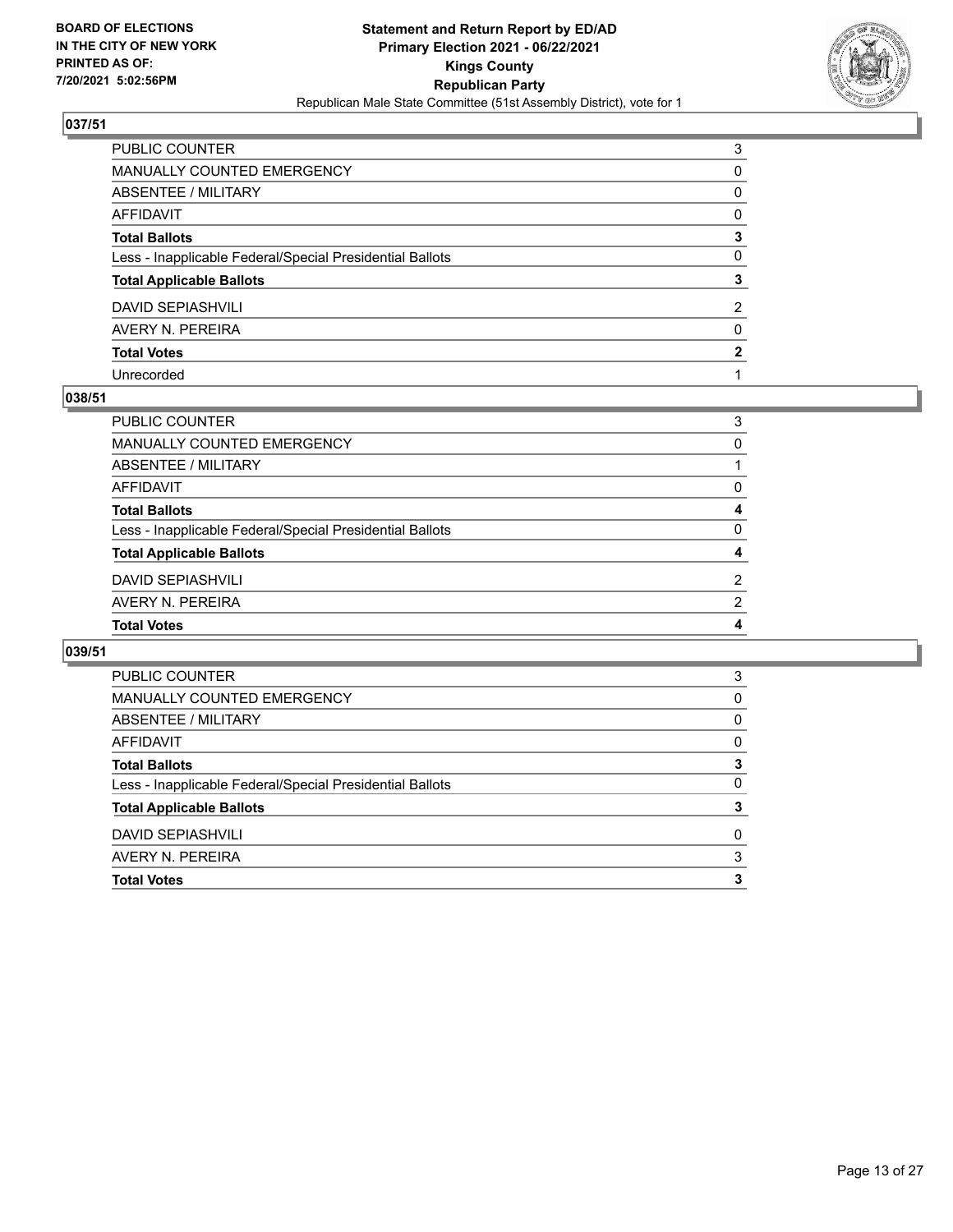

# $\sqrt{040/51}$

| PUBLIC COUNTER                                           |          |
|----------------------------------------------------------|----------|
| MANUALLY COUNTED EMERGENCY                               | 0        |
| ABSENTEE / MILITARY                                      | $\Omega$ |
| AFFIDAVIT                                                | $\Omega$ |
| Total Ballots                                            |          |
| Less - Inapplicable Federal/Special Presidential Ballots | $\Omega$ |
| <b>Total Applicable Ballots</b>                          |          |
| DAVID SEPIASHVILI                                        | 3        |
| AVERY N. PEREIRA                                         | 3        |
| <b>Total Votes</b>                                       | 6        |
| Unrecorded                                               |          |

### **041/51**

| <b>Total Ballots</b>                                     | 6        |
|----------------------------------------------------------|----------|
| Less - Inapplicable Federal/Special Presidential Ballots | $\Omega$ |
| <b>Total Applicable Ballots</b>                          | 6        |
| <b>DAVID SEPIASHVILI</b>                                 | 3        |
| AVERY N. PEREIRA                                         | 3        |
| <b>Total Votes</b>                                       | 6        |
|                                                          |          |

# **042/51**

| PUBLIC COUNTER                                           | 4        |
|----------------------------------------------------------|----------|
| MANUALLY COUNTED EMERGENCY                               | 0        |
| ABSENTEE / MILITARY                                      | 0        |
| AFFIDAVIT                                                | $\Omega$ |
| <b>Total Ballots</b>                                     | 4        |
| Less - Inapplicable Federal/Special Presidential Ballots | 0        |
| <b>Total Applicable Ballots</b>                          | 4        |
| <b>DAVID SEPIASHVILI</b>                                 |          |
| AVERY N. PEREIRA                                         | 3        |
| <b>Total Votes</b>                                       | 4        |

| <b>Total Votes</b>                                       |          |
|----------------------------------------------------------|----------|
| AVERY N. PEREIRA                                         |          |
| <b>DAVID SEPIASHVILI</b>                                 | O        |
| <b>Total Applicable Ballots</b>                          |          |
| Less - Inapplicable Federal/Special Presidential Ballots | 0        |
| <b>Total Ballots</b>                                     |          |
| AFFIDAVIT                                                | 0        |
| ABSENTEE / MILITARY                                      | $\Omega$ |
| <b>MANUALLY COUNTED EMERGENCY</b>                        | 0        |
| PUBLIC COUNTER                                           |          |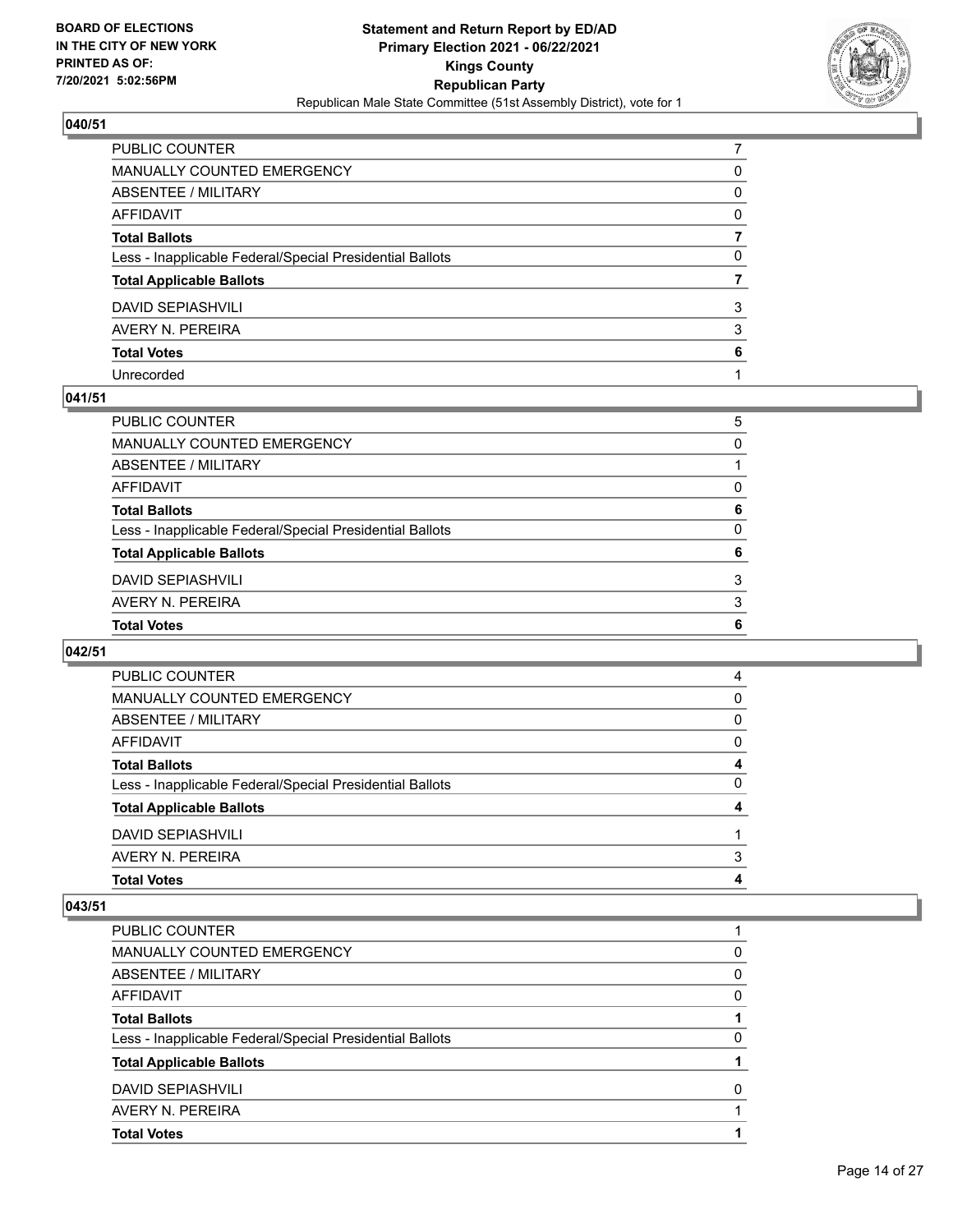

| <b>Total Votes</b>                                       | 0        |
|----------------------------------------------------------|----------|
| AVERY N. PEREIRA                                         | $\Omega$ |
| <b>DAVID SEPIASHVILI</b>                                 | 0        |
| <b>Total Applicable Ballots</b>                          | 0        |
| Less - Inapplicable Federal/Special Presidential Ballots | 0        |
| <b>Total Ballots</b>                                     | 0        |
| AFFIDAVIT                                                | $\Omega$ |
| ABSENTEE / MILITARY                                      | 0        |
| MANUALLY COUNTED EMERGENCY                               | 0        |
| PUBLIC COUNTER                                           | 0        |

# **045/51 COMBINED into: 044/51**

### **046/51 COMBINED into: 043/51**

### **047/51**

| <b>PUBLIC COUNTER</b>                                    | 10       |
|----------------------------------------------------------|----------|
| MANUALLY COUNTED EMERGENCY                               | 0        |
| ABSENTEE / MILITARY                                      | 0        |
| AFFIDAVIT                                                | 0        |
| <b>Total Ballots</b>                                     | 10       |
| Less - Inapplicable Federal/Special Presidential Ballots | $\Omega$ |
| <b>Total Applicable Ballots</b>                          | 10       |
| <b>DAVID SEPIASHVILI</b>                                 | 4        |
| AVERY N. PEREIRA                                         | 4        |
| UNATTRIBUTABLE WRITE-IN (WRITE-IN)                       |          |
| <b>Total Votes</b>                                       | 9        |
| Unrecorded                                               |          |

# **048/51 COMBINED into: 053/51**

| PUBLIC COUNTER                                           | 0        |
|----------------------------------------------------------|----------|
| <b>MANUALLY COUNTED EMERGENCY</b>                        | 0        |
| ABSENTEE / MILITARY                                      | 0        |
| AFFIDAVIT                                                | 0        |
| <b>Total Ballots</b>                                     | 0        |
| Less - Inapplicable Federal/Special Presidential Ballots | 0        |
| <b>Total Applicable Ballots</b>                          | 0        |
| <b>DAVID SEPIASHVILI</b>                                 | 0        |
| AVERY N. PEREIRA                                         | $\Omega$ |
| <b>Total Votes</b>                                       | 0        |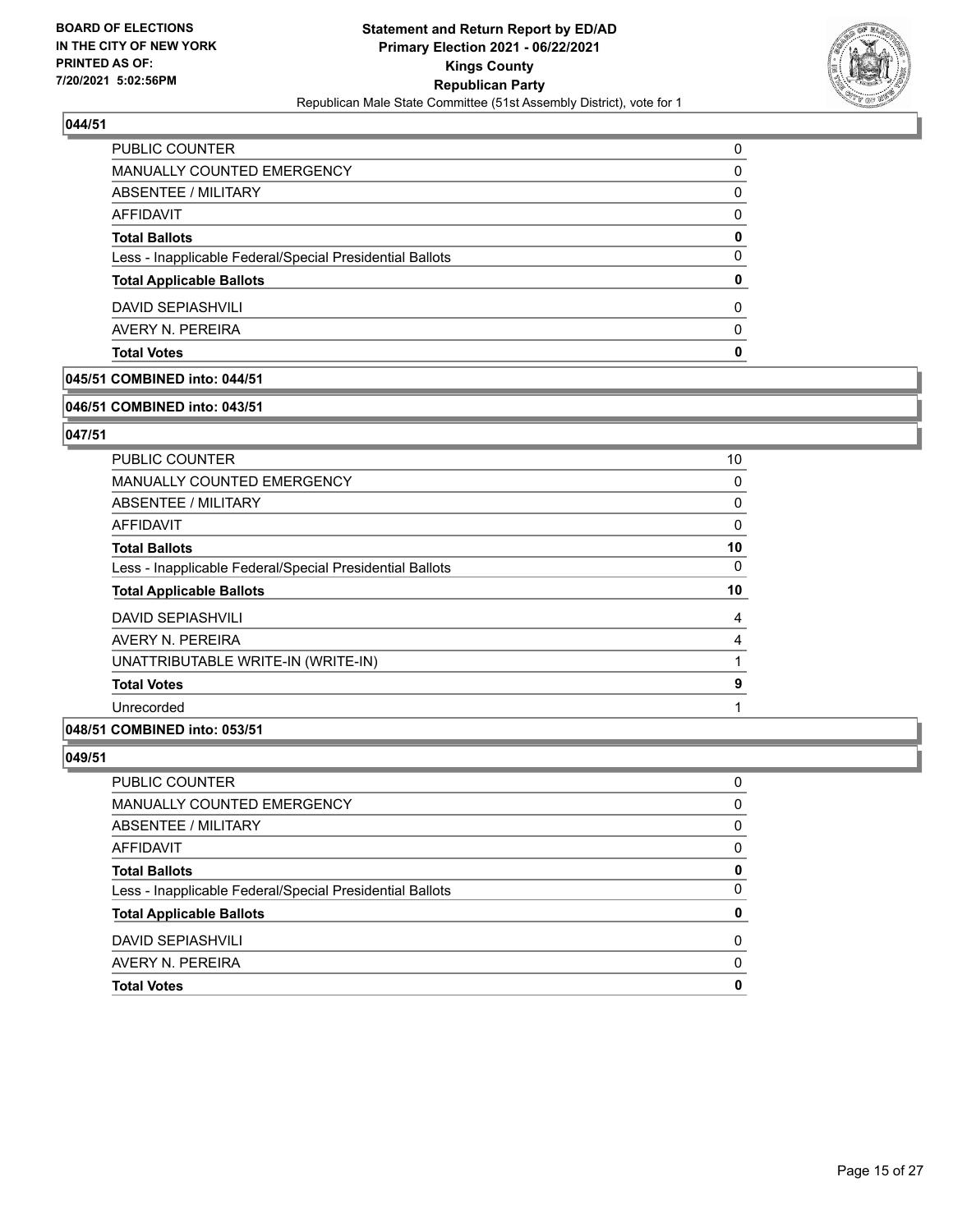

| PUBLIC COUNTER                                           | 3            |
|----------------------------------------------------------|--------------|
| MANUALLY COUNTED EMERGENCY                               | 0            |
| ABSENTEE / MILITARY                                      | 0            |
| AFFIDAVIT                                                | $\Omega$     |
| Total Ballots                                            | 3            |
| Less - Inapplicable Federal/Special Presidential Ballots | $\mathbf{0}$ |
| <b>Total Applicable Ballots</b>                          | 3            |
| DAVID SEPIASHVILI                                        | $\mathbf{0}$ |
| AVERY N. PEREIRA                                         | 2            |
| <b>Total Votes</b>                                       | 2            |
| Unrecorded                                               |              |

### **051/51**

| PUBLIC COUNTER                                           | 4        |
|----------------------------------------------------------|----------|
| <b>MANUALLY COUNTED EMERGENCY</b>                        | $\Omega$ |
| <b>ABSENTEE / MILITARY</b>                               | 0        |
| <b>AFFIDAVIT</b>                                         | $\Omega$ |
| <b>Total Ballots</b>                                     | 4        |
| Less - Inapplicable Federal/Special Presidential Ballots | $\Omega$ |
| <b>Total Applicable Ballots</b>                          | 4        |
| <b>DAVID SEPIASHVILI</b>                                 |          |
| AVERY N. PEREIRA                                         |          |
| <b>Total Votes</b>                                       | 2        |
| Unrecorded                                               | 2        |
|                                                          |          |

| <b>Total Votes</b>                                       | 3             |
|----------------------------------------------------------|---------------|
| AVERY N. PEREIRA                                         |               |
| <b>DAVID SEPIASHVILI</b>                                 | $\mathcal{P}$ |
| <b>Total Applicable Ballots</b>                          | 3             |
| Less - Inapplicable Federal/Special Presidential Ballots | 0             |
| <b>Total Ballots</b>                                     | 3             |
| AFFIDAVIT                                                | 0             |
| ABSENTEE / MILITARY                                      | 0             |
| <b>MANUALLY COUNTED EMERGENCY</b>                        | 0             |
| PUBLIC COUNTER                                           | 3             |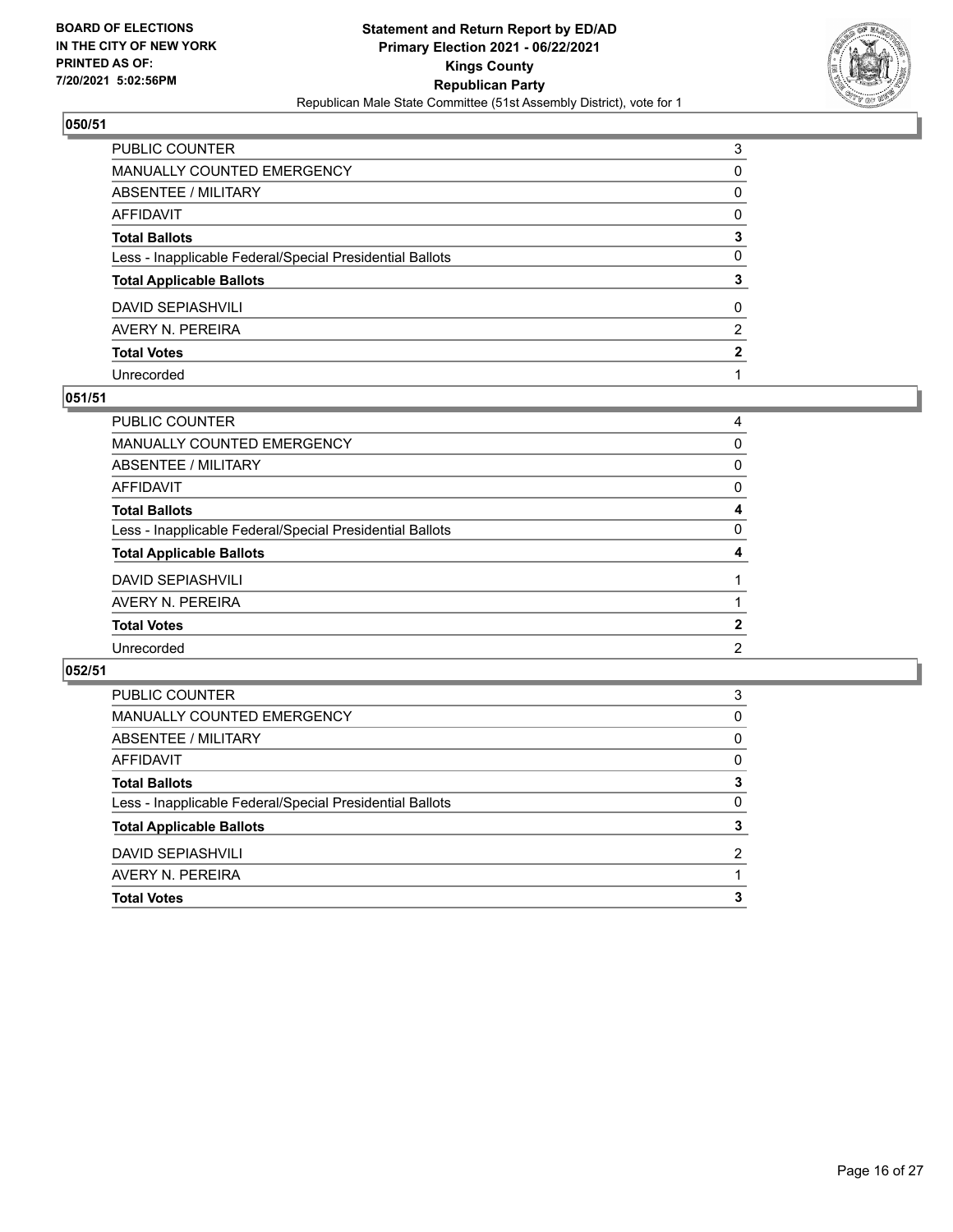

| <b>Total Votes</b>                                       |   |
|----------------------------------------------------------|---|
| AVERY N. PEREIRA                                         |   |
| <b>DAVID SEPIASHVILI</b>                                 | 6 |
| <b>Total Applicable Ballots</b>                          |   |
| Less - Inapplicable Federal/Special Presidential Ballots | 0 |
| <b>Total Ballots</b>                                     |   |
| <b>AFFIDAVIT</b>                                         | 0 |
| ABSENTEE / MILITARY                                      |   |
| MANUALLY COUNTED EMERGENCY                               | 0 |
| <b>PUBLIC COUNTER</b>                                    | 6 |

### **054/51**

| PUBLIC COUNTER                                           |          |
|----------------------------------------------------------|----------|
| MANUALLY COUNTED EMERGENCY                               | 0        |
| ABSENTEE / MILITARY                                      | $\Omega$ |
| AFFIDAVIT                                                | $\Omega$ |
| <b>Total Ballots</b>                                     |          |
| Less - Inapplicable Federal/Special Presidential Ballots | 0        |
| <b>Total Applicable Ballots</b>                          |          |
| DAVID SEPIASHVILI                                        | 0        |
| AVERY N. PEREIRA                                         |          |
| <b>Total Votes</b>                                       |          |
|                                                          |          |

# **055/51**

| <b>Total Votes</b>                                       | 0        |
|----------------------------------------------------------|----------|
| AVERY N. PEREIRA                                         | $\Omega$ |
| <b>DAVID SEPIASHVILI</b>                                 | $\Omega$ |
| <b>Total Applicable Ballots</b>                          | 0        |
| Less - Inapplicable Federal/Special Presidential Ballots | 0        |
| <b>Total Ballots</b>                                     | 0        |
| AFFIDAVIT                                                | 0        |
| ABSENTEE / MILITARY                                      | $\Omega$ |
| <b>MANUALLY COUNTED EMERGENCY</b>                        | 0        |
| <b>PUBLIC COUNTER</b>                                    | 0        |

### **056/51 COMBINED into: 050/51**

| <b>PUBLIC COUNTER</b>                                    | 0        |
|----------------------------------------------------------|----------|
| <b>MANUALLY COUNTED EMERGENCY</b>                        | 0        |
| ABSENTEE / MILITARY                                      | 0        |
| AFFIDAVIT                                                | 0        |
| <b>Total Ballots</b>                                     | 0        |
| Less - Inapplicable Federal/Special Presidential Ballots | 0        |
| <b>Total Applicable Ballots</b>                          | 0        |
| <b>DAVID SEPIASHVILI</b>                                 | 0        |
| AVERY N. PEREIRA                                         | $\Omega$ |
| <b>Total Votes</b>                                       | 0        |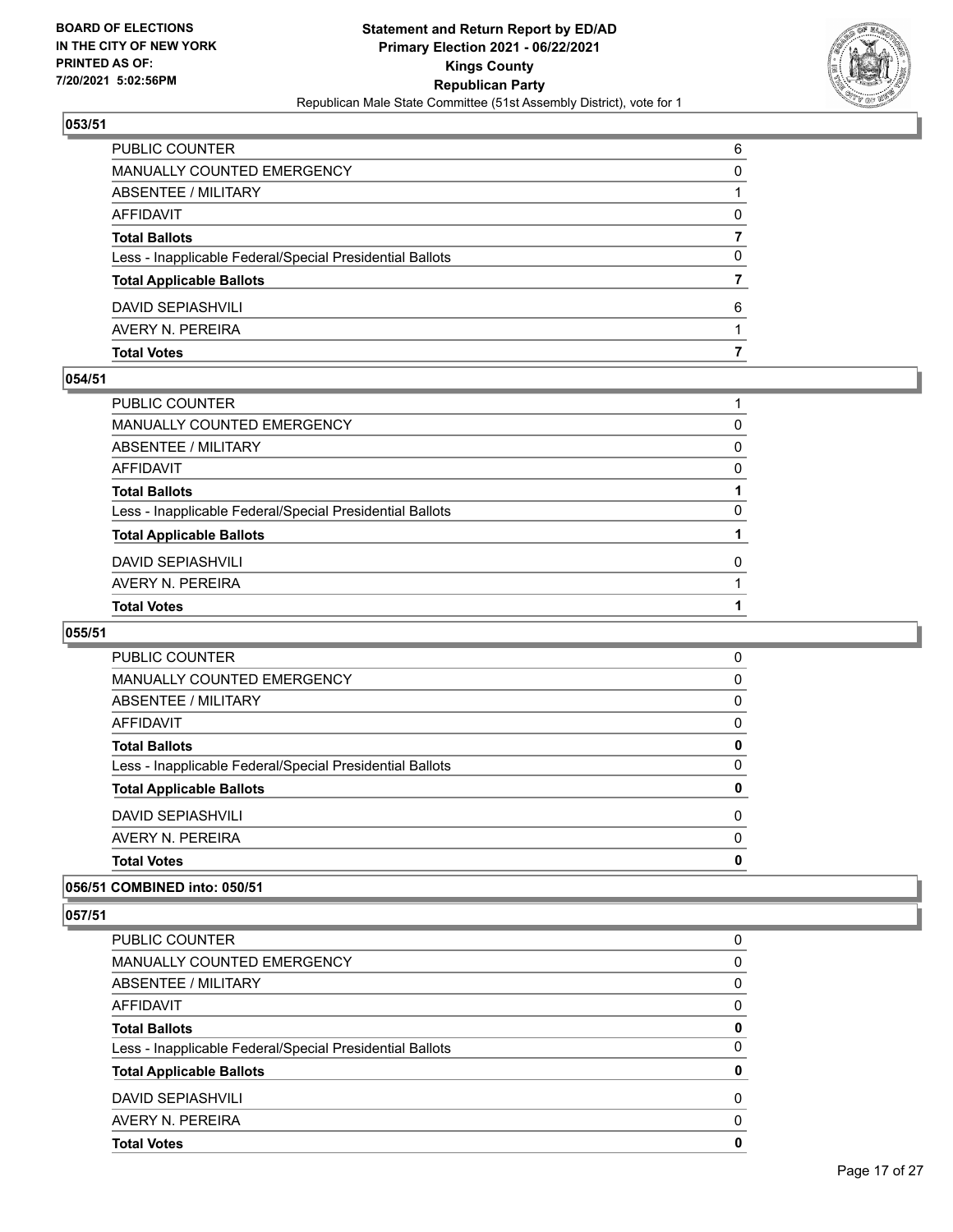

| PUBLIC COUNTER                                           | 3            |
|----------------------------------------------------------|--------------|
| MANUALLY COUNTED EMERGENCY                               | 0            |
| ABSENTEE / MILITARY                                      | $\mathbf{0}$ |
| AFFIDAVIT                                                | $\Omega$     |
| Total Ballots                                            | 3            |
| Less - Inapplicable Federal/Special Presidential Ballots | $\mathbf{0}$ |
| <b>Total Applicable Ballots</b>                          | 3            |
| DAVID SEPIASHVILI                                        | 2            |
| AVERY N. PEREIRA                                         | $\mathbf{0}$ |
| <b>Total Votes</b>                                       | 2            |
| Unrecorded                                               |              |

### **059/51**

| <b>PUBLIC COUNTER</b>                                    | 12       |
|----------------------------------------------------------|----------|
| MANUALLY COUNTED EMERGENCY                               | $\Omega$ |
| ABSENTEE / MILITARY                                      | 0        |
| AFFIDAVIT                                                | 0        |
| <b>Total Ballots</b>                                     | 12       |
| Less - Inapplicable Federal/Special Presidential Ballots | $\Omega$ |
| <b>Total Applicable Ballots</b>                          | 12       |
| <b>DAVID SEPIASHVILI</b>                                 | 5        |
| AVERY N. PEREIRA                                         | 4        |
| <b>Total Votes</b>                                       | 9        |
| Unrecorded                                               | 3        |
|                                                          |          |

| <b>PUBLIC COUNTER</b>                                    | 11 |
|----------------------------------------------------------|----|
| <b>MANUALLY COUNTED EMERGENCY</b>                        | 0  |
| ABSENTEE / MILITARY                                      | 0  |
| AFFIDAVIT                                                | 0  |
| <b>Total Ballots</b>                                     | 11 |
| Less - Inapplicable Federal/Special Presidential Ballots | 0  |
|                                                          |    |
| <b>Total Applicable Ballots</b>                          | 11 |
| <b>DAVID SEPIASHVILI</b>                                 | 4  |
| AVERY N. PEREIRA                                         | 2  |
| UNATTRIBUTABLE WRITE-IN (WRITE-IN)                       |    |
| <b>Total Votes</b>                                       |    |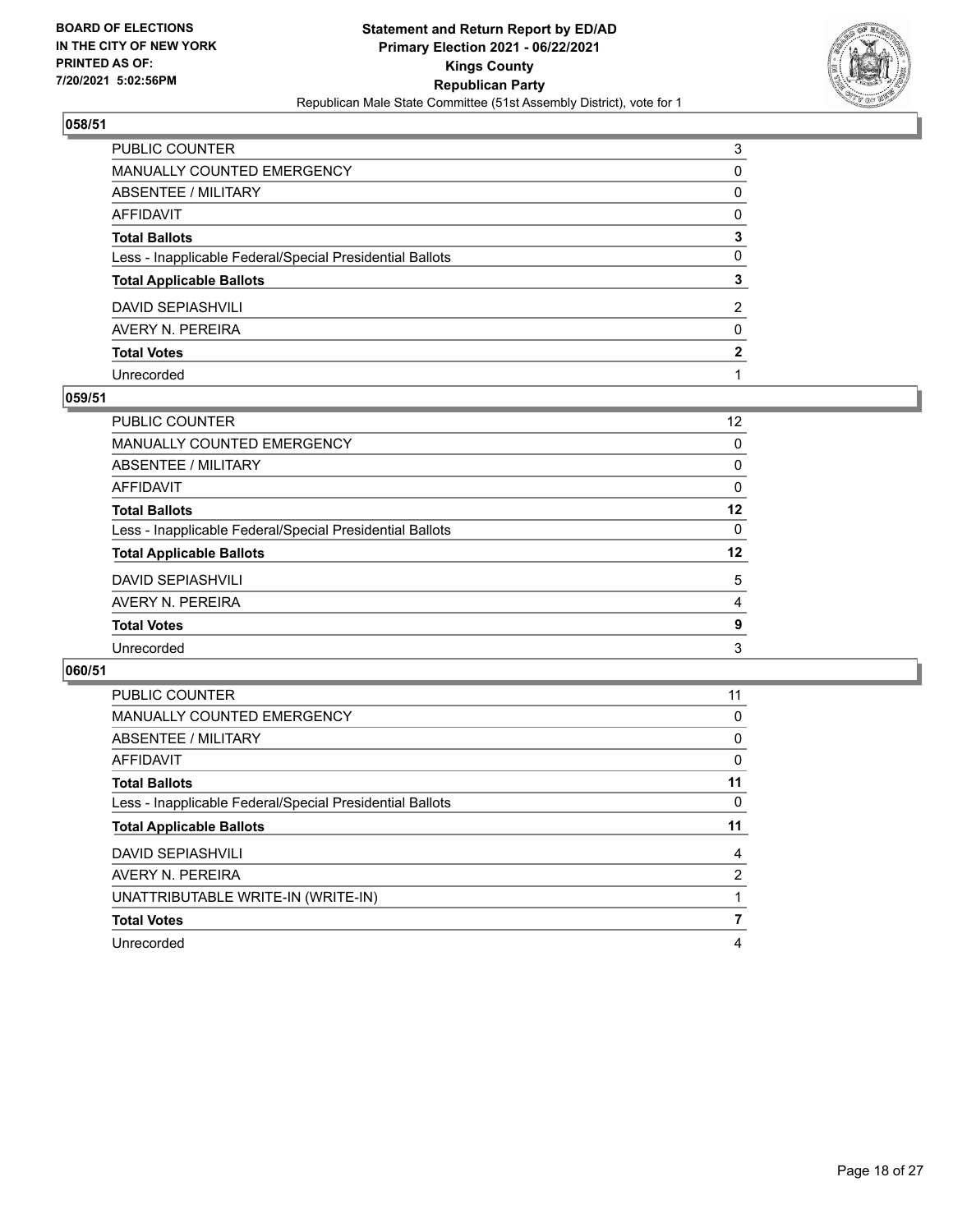

| <b>PUBLIC COUNTER</b>                                    | 16 |
|----------------------------------------------------------|----|
| MANUALLY COUNTED EMERGENCY                               | 0  |
| ABSENTEE / MILITARY                                      |    |
| AFFIDAVIT                                                | 0  |
| <b>Total Ballots</b>                                     | 17 |
| Less - Inapplicable Federal/Special Presidential Ballots | 0  |
| <b>Total Applicable Ballots</b>                          | 17 |
| DAVID SEPIASHVILI                                        | 7  |
| AVERY N. PEREIRA                                         | 8  |
| LIAM MCCASE (WRITE-IN)                                   |    |
| <b>Total Votes</b>                                       | 16 |
| Unrecorded                                               |    |

### **062/51**

| <b>PUBLIC COUNTER</b>                                    | 23       |
|----------------------------------------------------------|----------|
| <b>MANUALLY COUNTED EMERGENCY</b>                        | 0        |
| ABSENTEE / MILITARY                                      | 10       |
| AFFIDAVIT                                                | $\Omega$ |
| <b>Total Ballots</b>                                     | 33       |
| Less - Inapplicable Federal/Special Presidential Ballots | $\Omega$ |
| <b>Total Applicable Ballots</b>                          | 33       |
| <b>DAVID SEPIASHVILI</b>                                 | 24       |
| AVERY N. PEREIRA                                         | 5        |
| HARRY D'ONOFRIO (WRITE-IN)                               |          |
| <b>Total Votes</b>                                       | 30       |
| Unrecorded                                               | 3        |

| PUBLIC COUNTER                                           | 14       |
|----------------------------------------------------------|----------|
| MANUALLY COUNTED EMERGENCY                               | $\Omega$ |
| ABSENTEE / MILITARY                                      | 2        |
| AFFIDAVIT                                                | $\Omega$ |
| <b>Total Ballots</b>                                     | 16       |
| Less - Inapplicable Federal/Special Presidential Ballots | 0        |
| <b>Total Applicable Ballots</b>                          | 16       |
| <b>DAVID SEPIASHVILI</b>                                 | 6        |
| AVERY N. PEREIRA                                         | 5        |
| <b>Total Votes</b>                                       | 11       |
| Unrecorded                                               | 5        |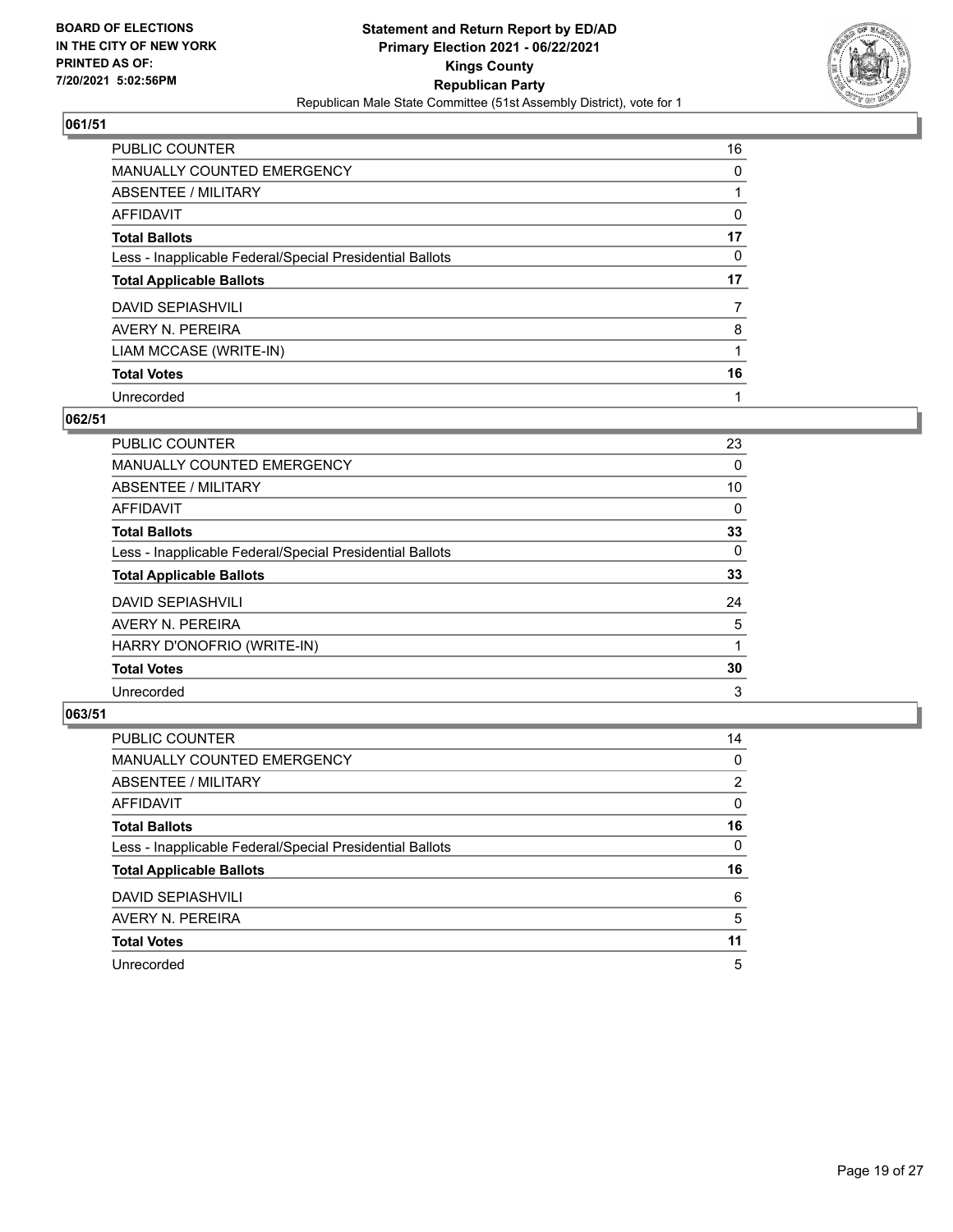

| <b>Total Votes</b>                                       | 6 |
|----------------------------------------------------------|---|
| AVERY N. PEREIRA                                         | 0 |
| DAVID SEPIASHVILI                                        | 6 |
| <b>Total Applicable Ballots</b>                          | 6 |
| Less - Inapplicable Federal/Special Presidential Ballots | 0 |
| <b>Total Ballots</b>                                     | 6 |
| AFFIDAVIT                                                | 0 |
| ABSENTEE / MILITARY                                      |   |
| MANUALLY COUNTED EMERGENCY                               | 0 |
| PUBLIC COUNTER                                           | 5 |

### **065/51**

| PUBLIC COUNTER                                           | 5 |
|----------------------------------------------------------|---|
| <b>MANUALLY COUNTED EMERGENCY</b>                        | 0 |
| <b>ABSENTEE / MILITARY</b>                               | 0 |
| AFFIDAVIT                                                | 0 |
| <b>Total Ballots</b>                                     | 5 |
| Less - Inapplicable Federal/Special Presidential Ballots | 0 |
| <b>Total Applicable Ballots</b>                          | 5 |
| <b>DAVID SEPIASHVILI</b>                                 |   |
| AVERY N. PEREIRA                                         | 3 |
| <b>Total Votes</b>                                       | 4 |
| Unrecorded                                               |   |
|                                                          |   |

| <b>PUBLIC COUNTER</b>                                    | 6 |
|----------------------------------------------------------|---|
| <b>MANUALLY COUNTED EMERGENCY</b>                        | 0 |
| ABSENTEE / MILITARY                                      | 0 |
| AFFIDAVIT                                                | 0 |
| <b>Total Ballots</b>                                     | 6 |
| Less - Inapplicable Federal/Special Presidential Ballots | 0 |
| <b>Total Applicable Ballots</b>                          | 6 |
| <b>DAVID SEPIASHVILI</b>                                 | 3 |
| AVERY N. PEREIRA                                         | 2 |
| CHRISTOPHER ADEYEYE (WRITE-IN)                           |   |
| <b>Total Votes</b>                                       | 6 |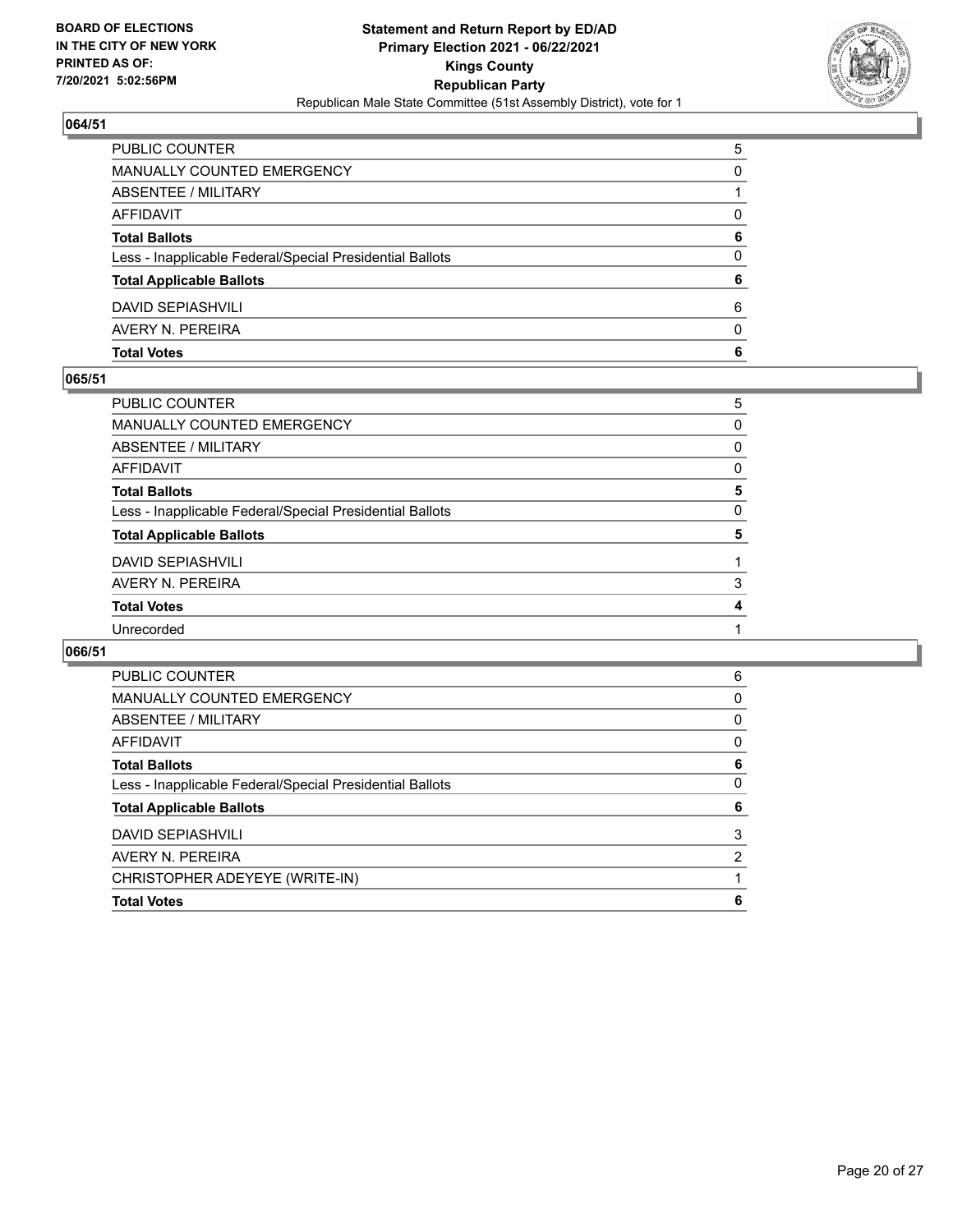

| PUBLIC COUNTER                                           | 3              |
|----------------------------------------------------------|----------------|
| MANUALLY COUNTED EMERGENCY                               | 0              |
| ABSENTEE / MILITARY                                      | 0              |
| AFFIDAVIT                                                | $\Omega$       |
| Total Ballots                                            | 3              |
| Less - Inapplicable Federal/Special Presidential Ballots | $\mathbf{0}$   |
| <b>Total Applicable Ballots</b>                          | 3              |
| DAVID SEPIASHVILI                                        | $\Omega$       |
| AVERY N. PEREIRA                                         |                |
| <b>Total Votes</b>                                       |                |
| Unrecorded                                               | $\overline{2}$ |

### **068/51**

| <b>Total Votes</b>                                       | 0        |
|----------------------------------------------------------|----------|
| AVERY N. PEREIRA                                         | $\Omega$ |
| <b>DAVID SEPIASHVILI</b>                                 | $\Omega$ |
| <b>Total Applicable Ballots</b>                          | 0        |
| Less - Inapplicable Federal/Special Presidential Ballots | $\Omega$ |
| <b>Total Ballots</b>                                     | 0        |
| <b>AFFIDAVIT</b>                                         | $\Omega$ |
| ABSENTEE / MILITARY                                      | 0        |
| <b>MANUALLY COUNTED EMERGENCY</b>                        | 0        |
| PUBLIC COUNTER                                           | 0        |

| PUBLIC COUNTER<br>4<br><b>MANUALLY COUNTED EMERGENCY</b><br>0<br>ABSENTEE / MILITARY<br>0<br>AFFIDAVIT<br>0<br><b>Total Ballots</b><br>0<br>Less - Inapplicable Federal/Special Presidential Ballots<br><b>Total Applicable Ballots</b><br><b>DAVID SEPIASHVILI</b><br>4<br>AVERY N. PEREIRA<br>0<br><b>Total Votes</b> |  |
|-------------------------------------------------------------------------------------------------------------------------------------------------------------------------------------------------------------------------------------------------------------------------------------------------------------------------|--|
|                                                                                                                                                                                                                                                                                                                         |  |
|                                                                                                                                                                                                                                                                                                                         |  |
|                                                                                                                                                                                                                                                                                                                         |  |
|                                                                                                                                                                                                                                                                                                                         |  |
|                                                                                                                                                                                                                                                                                                                         |  |
|                                                                                                                                                                                                                                                                                                                         |  |
|                                                                                                                                                                                                                                                                                                                         |  |
|                                                                                                                                                                                                                                                                                                                         |  |
|                                                                                                                                                                                                                                                                                                                         |  |
|                                                                                                                                                                                                                                                                                                                         |  |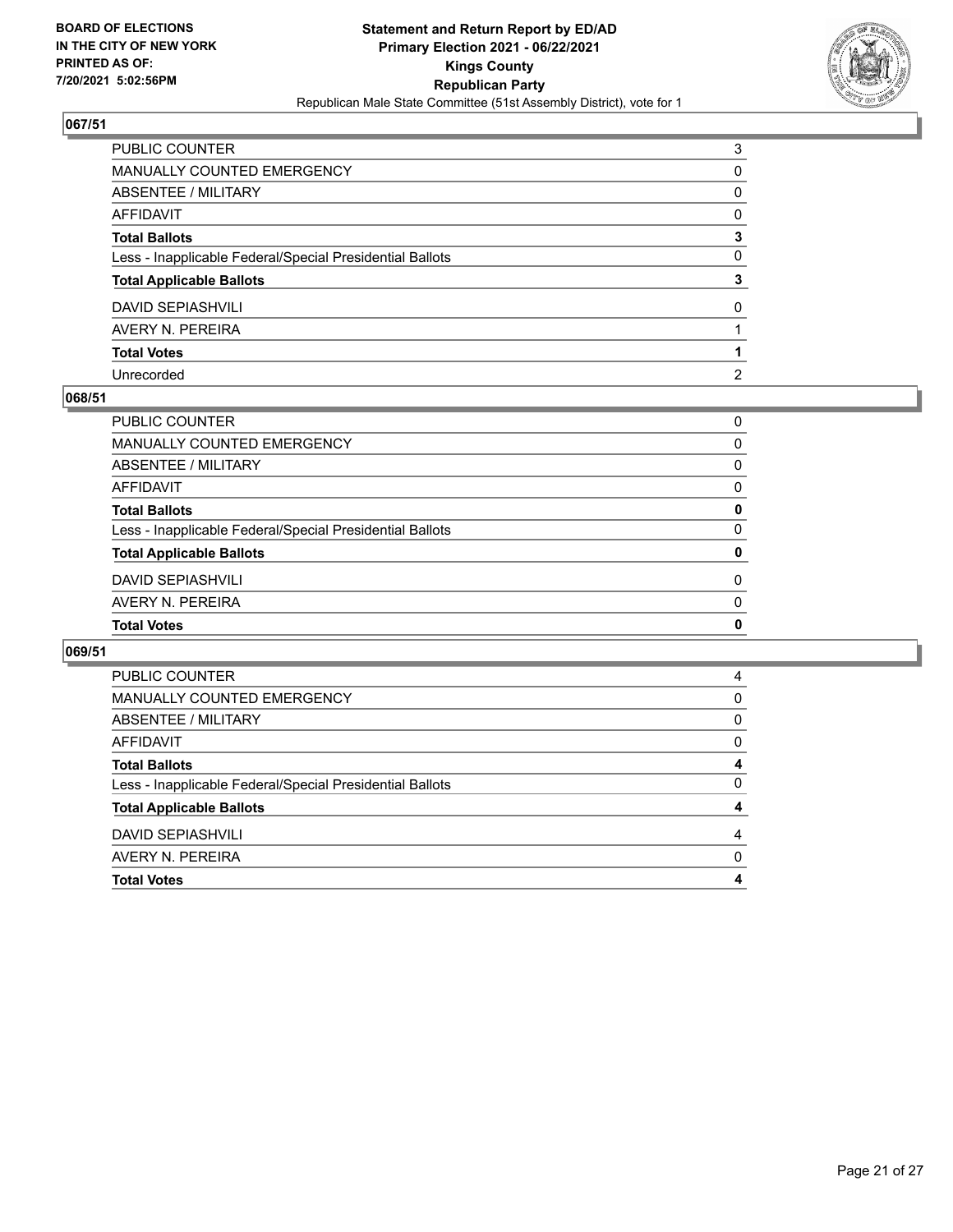

| PUBLIC COUNTER                                           |          |
|----------------------------------------------------------|----------|
| MANUALLY COUNTED EMERGENCY                               | 0        |
| <b>ABSENTEE / MILITARY</b>                               | 0        |
| AFFIDAVIT                                                | $\Omega$ |
| Total Ballots                                            |          |
| Less - Inapplicable Federal/Special Presidential Ballots | 0        |
| <b>Total Applicable Ballots</b>                          |          |
| DAVID SEPIASHVILI                                        | $\Omega$ |
| AVERY N. PEREIRA                                         | $\Omega$ |
| <b>Total Votes</b>                                       | 0        |
| Unrecorded                                               |          |

### **071/51**

| <b>Total Votes</b>                                       | 0        |
|----------------------------------------------------------|----------|
| AVERY N. PEREIRA                                         | $\Omega$ |
| <b>DAVID SEPIASHVILI</b>                                 | $\Omega$ |
| <b>Total Applicable Ballots</b>                          | 0        |
| Less - Inapplicable Federal/Special Presidential Ballots | $\Omega$ |
| <b>Total Ballots</b>                                     | 0        |
| AFFIDAVIT                                                | 0        |
| ABSENTEE / MILITARY                                      | 0        |
| MANUALLY COUNTED EMERGENCY                               | 0        |
| PUBLIC COUNTER                                           | 0        |

| <b>PUBLIC COUNTER</b>                                    | 2           |
|----------------------------------------------------------|-------------|
| MANUALLY COUNTED EMERGENCY                               | 0           |
| ABSENTEE / MILITARY                                      | 0           |
| AFFIDAVIT                                                | 0           |
| <b>Total Ballots</b>                                     | 2           |
| Less - Inapplicable Federal/Special Presidential Ballots | $\Omega$    |
| <b>Total Applicable Ballots</b>                          | 2           |
| <b>DAVID SEPIASHVILI</b>                                 | $\Omega$    |
| AVERY N. PEREIRA                                         | 2           |
| <b>Total Votes</b>                                       | $\mathbf 2$ |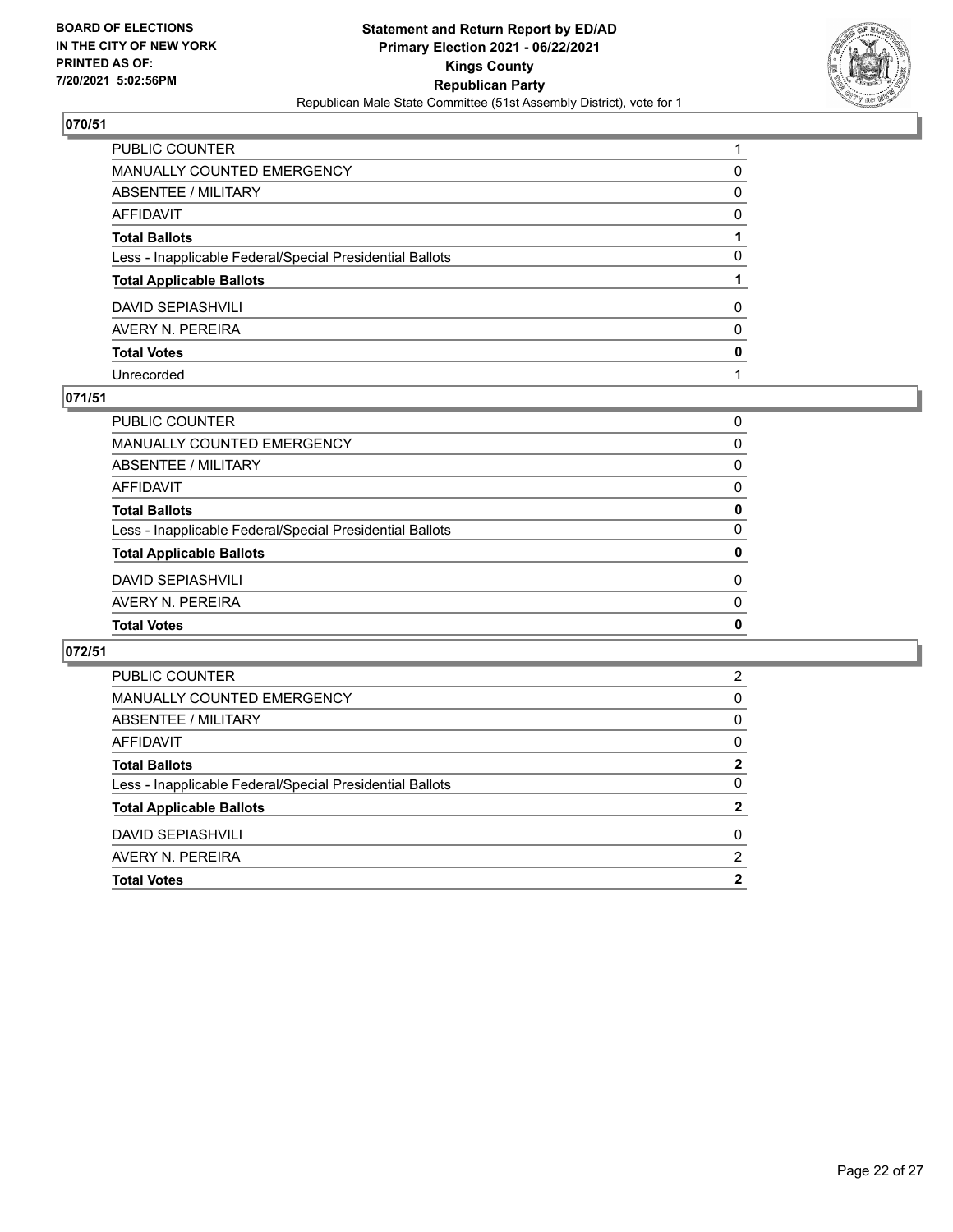

| PUBLIC COUNTER                                           | $\overline{2}$ |
|----------------------------------------------------------|----------------|
| MANUALLY COUNTED EMERGENCY                               | 0              |
| ABSENTEE / MILITARY                                      | $\mathbf{0}$   |
| AFFIDAVIT                                                | $\Omega$       |
| Total Ballots                                            | $\mathbf{2}$   |
| Less - Inapplicable Federal/Special Presidential Ballots | $\mathbf{0}$   |
| <b>Total Applicable Ballots</b>                          | $\mathbf{2}$   |
| DAVID SEPIASHVILI                                        | $\Omega$       |
| AVERY N. PEREIRA                                         |                |
| <b>Total Votes</b>                                       |                |
| Unrecorded                                               |                |

### **074/51**

| ABSENTEE / MILITARY                                      |               |
|----------------------------------------------------------|---------------|
| AFFIDAVIT                                                | 0             |
| <b>Total Ballots</b>                                     | 3             |
| Less - Inapplicable Federal/Special Presidential Ballots | $\Omega$      |
| <b>Total Applicable Ballots</b>                          | 3             |
| <b>DAVID SEPIASHVILI</b>                                 |               |
| AVERY N. PEREIRA                                         | $\mathcal{P}$ |
| <b>Total Votes</b>                                       | 3             |
|                                                          |               |

| <b>PUBLIC COUNTER</b>                                    | 5              |
|----------------------------------------------------------|----------------|
| <b>MANUALLY COUNTED EMERGENCY</b>                        | 0              |
| ABSENTEE / MILITARY                                      | 0              |
| AFFIDAVIT                                                | 0              |
| <b>Total Ballots</b>                                     | 5              |
| Less - Inapplicable Federal/Special Presidential Ballots | 0              |
| <b>Total Applicable Ballots</b>                          | 5              |
| <b>DAVID SEPIASHVILI</b>                                 | $\overline{2}$ |
| AVERY N. PEREIRA                                         | 2              |
| <b>Total Votes</b>                                       | 4              |
| Unrecorded                                               |                |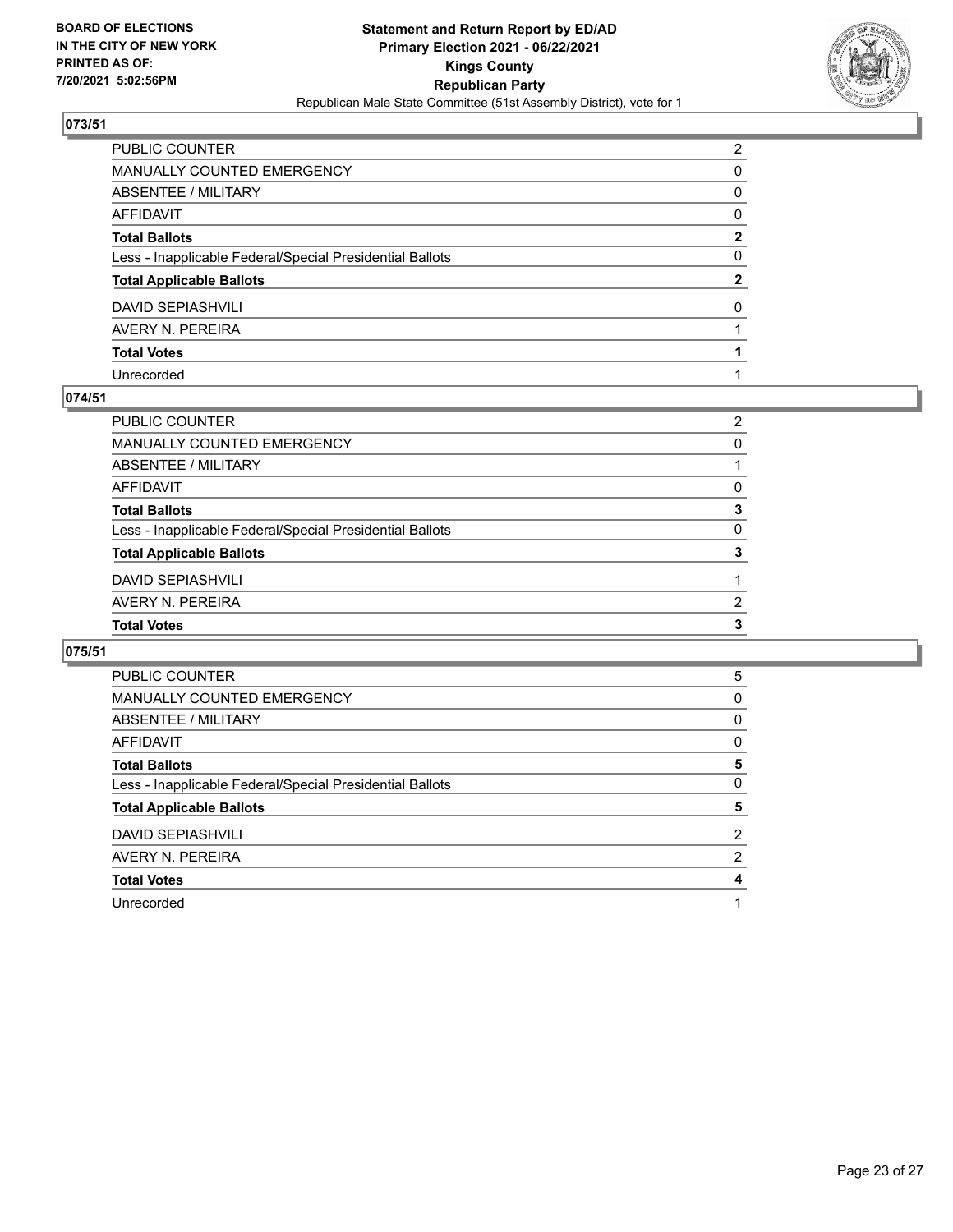

| PUBLIC COUNTER                                           | 6            |
|----------------------------------------------------------|--------------|
| MANUALLY COUNTED EMERGENCY                               | 0            |
| <b>ABSENTEE / MILITARY</b>                               | 0            |
| AFFIDAVIT                                                | $\Omega$     |
| Total Ballots                                            | 6            |
| Less - Inapplicable Federal/Special Presidential Ballots | $\mathbf{0}$ |
| <b>Total Applicable Ballots</b>                          | 6            |
| DAVID SEPIASHVILI                                        | 2            |
| AVERY N. PEREIRA                                         | 3            |
| <b>Total Votes</b>                                       | 5            |
| Unrecorded                                               |              |

### **077/51**

| PUBLIC COUNTER                                           |                |
|----------------------------------------------------------|----------------|
| <b>MANUALLY COUNTED EMERGENCY</b>                        | 0              |
| <b>ABSENTEE / MILITARY</b>                               | 0              |
| <b>AFFIDAVIT</b>                                         | $\Omega$       |
| <b>Total Ballots</b>                                     | 7              |
| Less - Inapplicable Federal/Special Presidential Ballots | 0              |
| <b>Total Applicable Ballots</b>                          |                |
| <b>DAVID SEPIASHVILI</b>                                 | 4              |
| AVERY N. PEREIRA                                         | $\overline{2}$ |
| <b>Total Votes</b>                                       | 6              |
| Unrecorded                                               |                |
|                                                          |                |

| <b>PUBLIC COUNTER</b>                                    | 4             |
|----------------------------------------------------------|---------------|
| <b>MANUALLY COUNTED EMERGENCY</b>                        | 0             |
| ABSENTEE / MILITARY                                      | 0             |
| AFFIDAVIT                                                | 0             |
| <b>Total Ballots</b>                                     | 4             |
| Less - Inapplicable Federal/Special Presidential Ballots | 0             |
| <b>Total Applicable Ballots</b>                          | 4             |
|                                                          |               |
| <b>DAVID SEPIASHVILI</b>                                 | $\mathcal{P}$ |
| AVERY N. PEREIRA                                         |               |
| <b>Total Votes</b>                                       | 3             |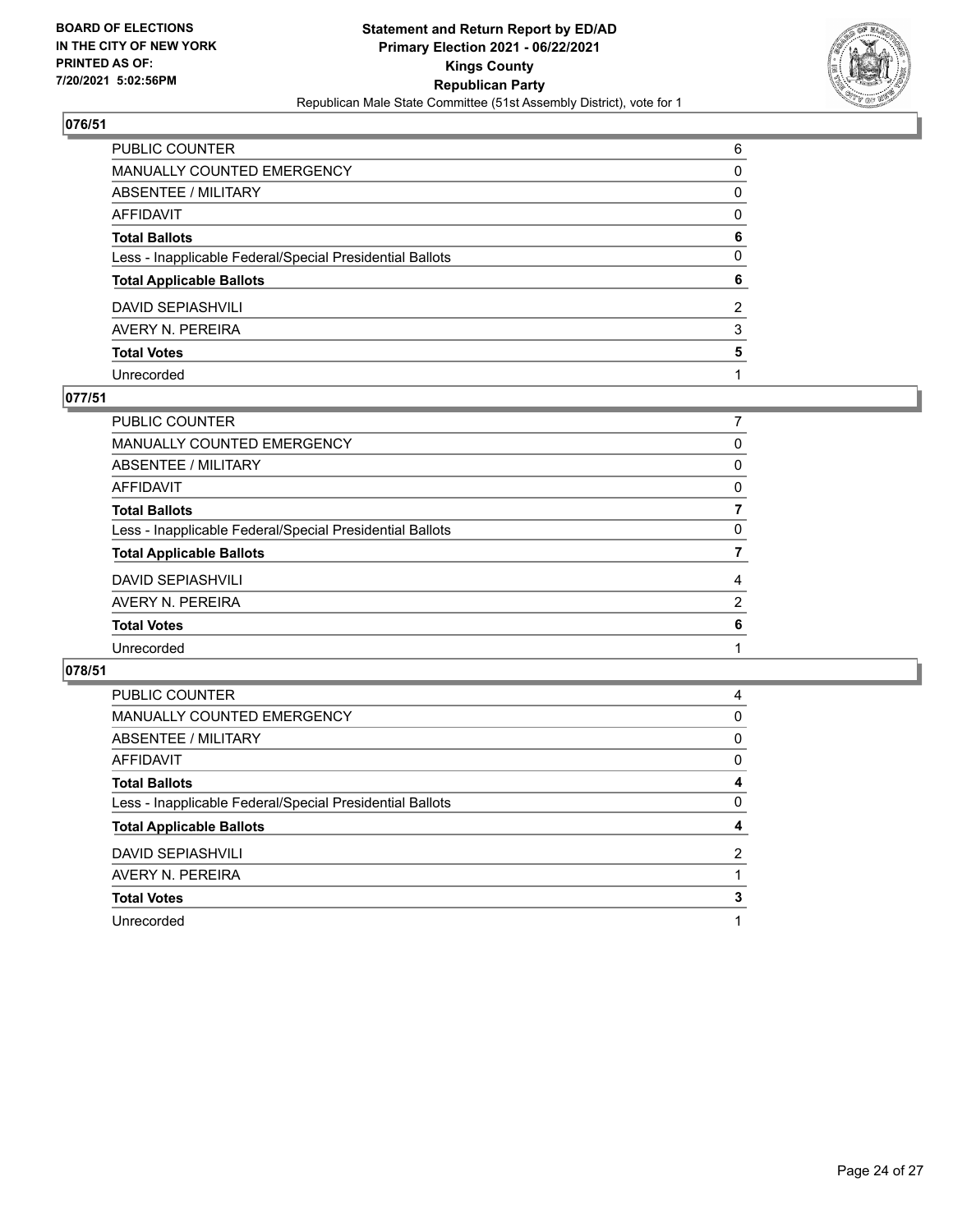

| <b>Total Votes</b>                                       | 2 |
|----------------------------------------------------------|---|
| AVERY N. PEREIRA                                         |   |
| <b>DAVID SEPIASHVILI</b>                                 |   |
| <b>Total Applicable Ballots</b>                          | 2 |
| Less - Inapplicable Federal/Special Presidential Ballots | 0 |
| <b>Total Ballots</b>                                     | 2 |
| AFFIDAVIT                                                | 0 |
| <b>ABSENTEE / MILITARY</b>                               | 0 |
| MANUALLY COUNTED EMERGENCY                               | 0 |
| PUBLIC COUNTER                                           | 2 |

### **080/51**

| PUBLIC COUNTER                                           | 6 |
|----------------------------------------------------------|---|
| MANUALLY COUNTED EMERGENCY                               | 0 |
| ABSENTEE / MILITARY                                      | 0 |
| AFFIDAVIT                                                | 0 |
| <b>Total Ballots</b>                                     | 6 |
| Less - Inapplicable Federal/Special Presidential Ballots | 0 |
| <b>Total Applicable Ballots</b>                          | 6 |
| DAVID SEPIASHVILI                                        | 5 |
| AVERY N. PEREIRA                                         | 0 |
| <b>Total Votes</b>                                       | 5 |
|                                                          |   |
| Unrecorded                                               |   |

| <b>PUBLIC COUNTER</b>                                    | 2            |
|----------------------------------------------------------|--------------|
|                                                          |              |
| MANUALLY COUNTED EMERGENCY                               | 0            |
| ABSENTEE / MILITARY                                      | 0            |
| AFFIDAVIT                                                | 0            |
| <b>Total Ballots</b>                                     | 2            |
| Less - Inapplicable Federal/Special Presidential Ballots | 0            |
| <b>Total Applicable Ballots</b>                          | $\mathbf{2}$ |
| <b>DAVID SEPIASHVILI</b>                                 |              |
| AVERY N. PEREIRA                                         | 0            |
| <b>Total Votes</b>                                       |              |
| Unrecorded                                               |              |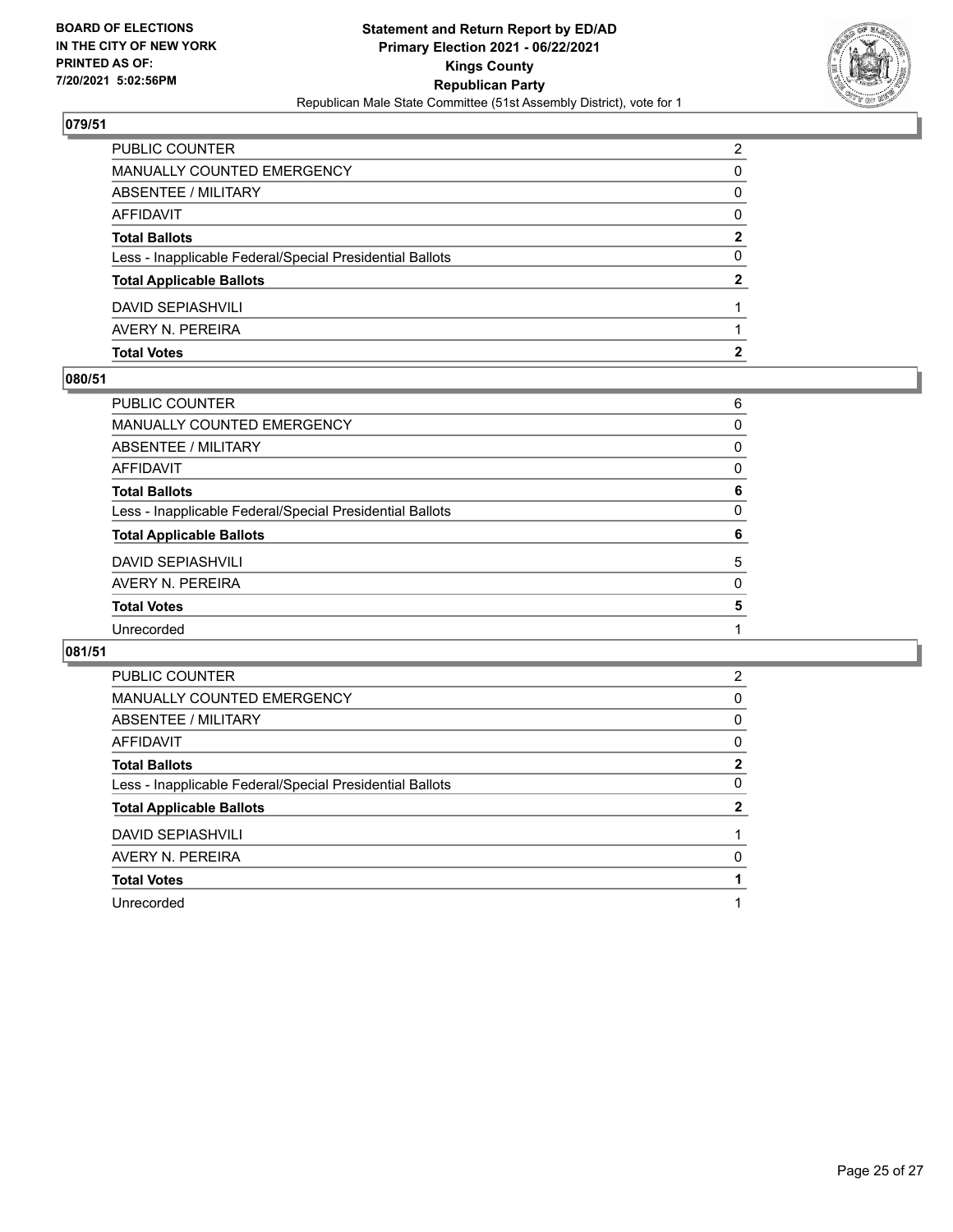

| <b>PUBLIC COUNTER</b>                                    | 12 <sup>2</sup> |
|----------------------------------------------------------|-----------------|
| <b>MANUALLY COUNTED EMERGENCY</b>                        | 0               |
| ABSENTEE / MILITARY                                      | 0               |
| <b>AFFIDAVIT</b>                                         | 0               |
| <b>Total Ballots</b>                                     | 12              |
| Less - Inapplicable Federal/Special Presidential Ballots | 0               |
| <b>Total Applicable Ballots</b>                          | $12 \,$         |
| <b>DAVID SEPIASHVILI</b>                                 | 6               |
| AVERY N. PEREIRA                                         | $\overline{2}$  |
| UNATTRIBUTABLE WRITE-IN (WRITE-IN)                       |                 |
| YU LIN (WRITE-IN)                                        |                 |
| <b>Total Votes</b>                                       | 10              |
| Unrecorded                                               | 2               |

# **083/51**

| PUBLIC COUNTER                                           | 4              |
|----------------------------------------------------------|----------------|
| MANUALLY COUNTED EMERGENCY                               | $\Omega$       |
| ABSENTEE / MILITARY                                      | $\Omega$       |
| AFFIDAVIT                                                | 0              |
| <b>Total Ballots</b>                                     | 4              |
| Less - Inapplicable Federal/Special Presidential Ballots | 0              |
| <b>Total Applicable Ballots</b>                          | 4              |
| <b>DAVID SEPIASHVILI</b>                                 | $\overline{2}$ |
| AVERY N. PEREIRA                                         |                |
| <b>Total Votes</b>                                       | 3              |
| Unrecorded                                               |                |
|                                                          |                |

# **084/51**

| PUBLIC COUNTER                                           | 0 |
|----------------------------------------------------------|---|
| MANUALLY COUNTED EMERGENCY                               | 0 |
| ABSENTEE / MILITARY                                      | 0 |
| AFFIDAVIT                                                | 0 |
| <b>Total Ballots</b>                                     | 0 |
| Less - Inapplicable Federal/Special Presidential Ballots | 0 |
| <b>Total Applicable Ballots</b>                          | 0 |
| <b>DAVID SEPIASHVILI</b>                                 | 0 |
| AVERY N. PEREIRA                                         | 0 |
| <b>Total Votes</b>                                       | 0 |
| 085/51 COMBINED into: 058/51                             |   |
|                                                          |   |

**086/51 COMBINED into: 053/51**

**087/51 COMBINED into: 069/51**